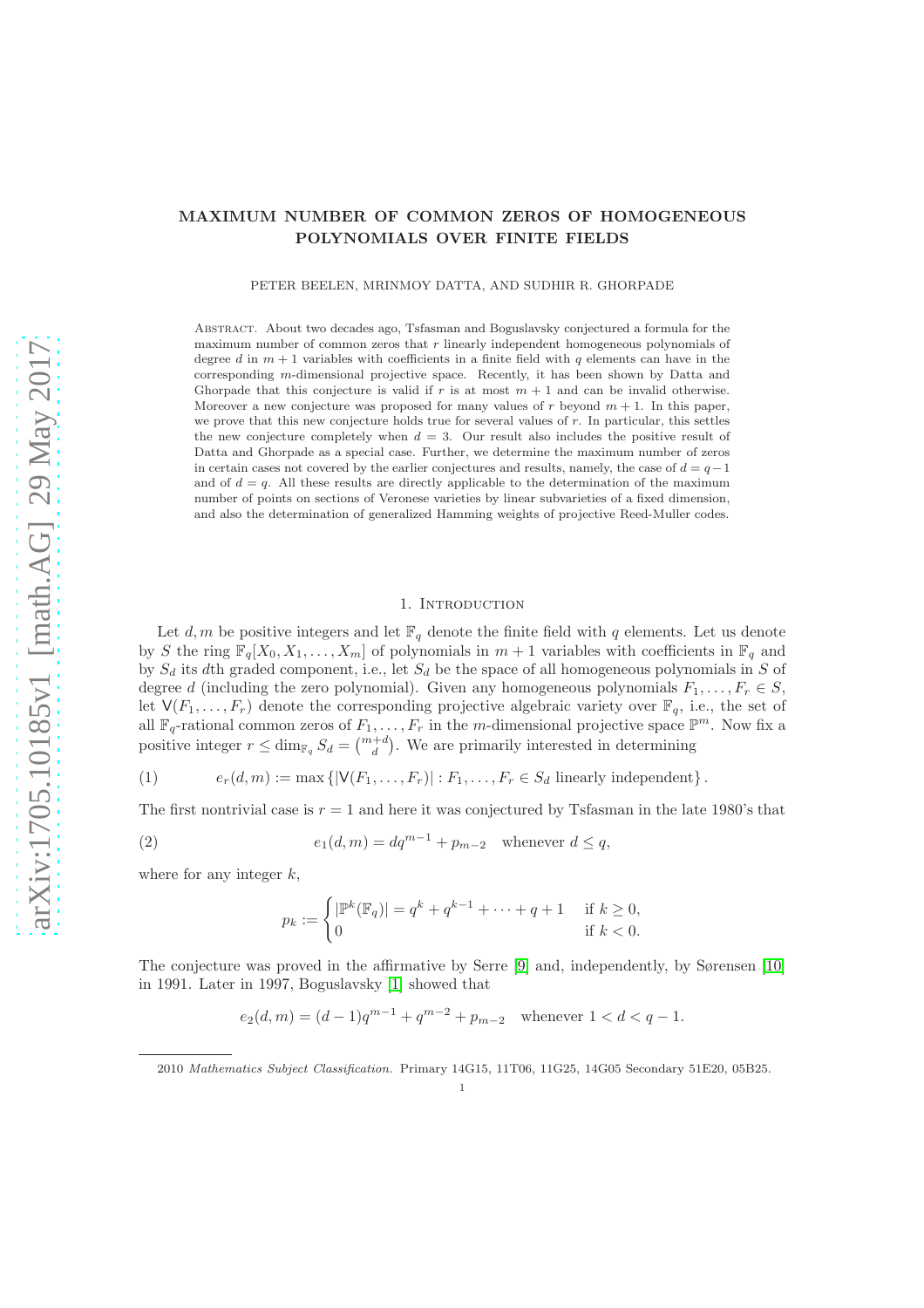In the same paper, Boguslavsky [\[1\]](#page-14-2) made several conjectures, ascribing some of them to Tsfasman. Surmising from the conjectural statements and results in [\[1\]](#page-14-2), one arrives at the Tsfasman-Boguslavsky Conjecture (TBC), which states that

$$
e_r(d,m) := p_{m-2j} + \sum_{i=j}^{m} \nu_i (p_{m-i} - p_{m-i-j}) \quad \text{whenever } 1 \le d < q-1,
$$

where  $(\nu_1, \ldots, \nu_{m+1})$  is the rth element in descending lexicographic order among  $(m+1)$ -tuples  $(\alpha_1, \ldots, \alpha_{m+1})$  of nonnegative integers satisfying  $\alpha_1 + \cdots + \alpha_{m+1} = d$ , and  $j := \min\{i : \nu_i \neq 0\}.$ 

The conjectural formula above for  $e_r(d,m)$  was motivated by the computations of Boguslavsky [\[1,](#page-14-2) Lem. 4] for the number of  $\mathbb{F}_q$ -rational points of the so-called linear  $(r, m, d)$ -configurations, and a conjecture of Tsfasman [\[1,](#page-14-2) Conj. 1]. For details about these, see [\[1,](#page-14-2) § 2] and [\[3,](#page-14-3) Rem. 3.6]. The TBC remained open for a considerably long time. However, two important developments took place shortly after Boguslavsky's paper was published. First, working on a seemingly unrelated question (and unaware of the TBC), Zanella [\[11\]](#page-14-4) determined  $e_r(2, m)$  completely. Second, Heijnen and Pellikaan [\[6\]](#page-14-5), found exact formulae for the affine analogue of [\(1\)](#page-0-0), namely,

$$
e_r^{\mathbb{A}}(d,m) := \max \left\{ |Z(f_1,\ldots,f_r)| : f_1,\ldots,f_r \in T_{\leq d} \text{ linearly independent} \right\},\
$$

where T denotes the polynomial ring  $\mathbb{F}_q[x_1,\ldots,x_m]$  in m variables over  $\mathbb{F}_q$  and  $T_{\leq d}$  the set of polynomials in T of degree  $\leq d$ , and for any  $f_1, \ldots, f_r \in T$ ,  $\mathsf{Z}(f_1, \ldots, f_r)$  denotes the set of all  $\mathbb{F}_q$ -rational common zeros of  $f_1, \ldots, f_r$  in the m-dimensional affine space  $\mathbb{A}^m$ . The result of Heijnen-Pellikaan can be stated as follows.

<span id="page-1-1"></span>
$$
(3) \quad e_r^{\mathbb{A}}(d,m) = H_r(d,m) := \sum_{i=1}^m \beta_i q^{m-i} \quad \text{whenever } 1 \le d < q, \ m \ge 1, \text{ and } 1 \le r \le \binom{m+d}{d},
$$

where  $(\beta_1, \ldots, \beta_m)$  is the rth element in descending lexicographic order among all m-tuples  $(\gamma_1, \ldots, \gamma_m)$  of nonnegative integers satisfying  $\gamma_1 + \cdots + \gamma_m \leq d$ .

Recently, it was shown in [\[3\]](#page-14-3) that the TBC is false, in general, by showing that  $e_r(d, m)$  can be strictly smaller than the conjectured quantity if  $r > m + 1$ . Further, in [\[4\]](#page-14-6) it was shown that the TBC holds in the affirmative if  $r \leq m + 1$ ; this gives

<span id="page-1-0"></span>(4) 
$$
e_r(d,m) = (d-1)q^{m-1} + \lfloor q^{m-r} \rfloor + p_{m-2} \quad \text{if } 1 < d < q-1 \text{ and } r \leq m+1.
$$

While this settles in a way the Tsfasman-Boguslavsky Conjecture, there still remains the question of determining  $e_r(d, m)$  in all the remaining cases. In fact, besides [\(2\)](#page-0-1), [\(4\)](#page-1-0), and the result of Zanella for  $e_r(2, m)$  mentioned earlier (see Theorem [2.10\)](#page-6-0), the only other known results about  $e_r(d,m)$  are the following. First, it is easy to determine  $e_r(d,m)$  for the initial values of d or m for all permissible r, that is, for  $1 \le r \le {m+d \choose d}$ . More precisely, we have

<span id="page-1-2"></span>
$$
(5) \ e_r(1,m) = p_{m-r} \text{ for } 1 \le r \le m+1. \quad \text{and} \quad e_r(d,1) = d-r+1 \quad \text{for } 1 \le r \le d+1 \text{ and } d \le q;
$$

see, for instance, [\[4,](#page-14-6) § 2.1]. It is not difficult to determine  $e_r(d, m)$  for some terminal values of r:

(6) 
$$
e_r(d,m) = \binom{m+d}{d} - r
$$
 for  $\binom{m+d}{d} - d \le r \le \binom{m+d}{d}$  and  $d < q - 1$ .

A proof can be found in [\[5,](#page-14-7) Thm. 4.7]. At any rate, the results obtained thus far do not yield the exact values of

- $e_r(d, m)$  whenever  $m + 1 < r < \binom{m+d}{d} d$  and  $2 < d < q 1$
- $e_r(d, m)$  whenever  $1 < r \leq {m+d \choose d}$  and  $d \geq q-1$

Note also that the case  $d \geq q+1$  is trivial for many values of r (see [\[4,](#page-14-6) Rem. 6.2] for more details). But the cases  $d = q - 1$  and  $d = q$  were unresolved for most values or r and m, and it is conceivable that the TBC may even be valid in some of them, at least when  $r \leq m+1$ . For going beyond  $r = m + 1$ , a conjecture that ameliorates the TBC was made in [\[4\]](#page-14-6) for many (but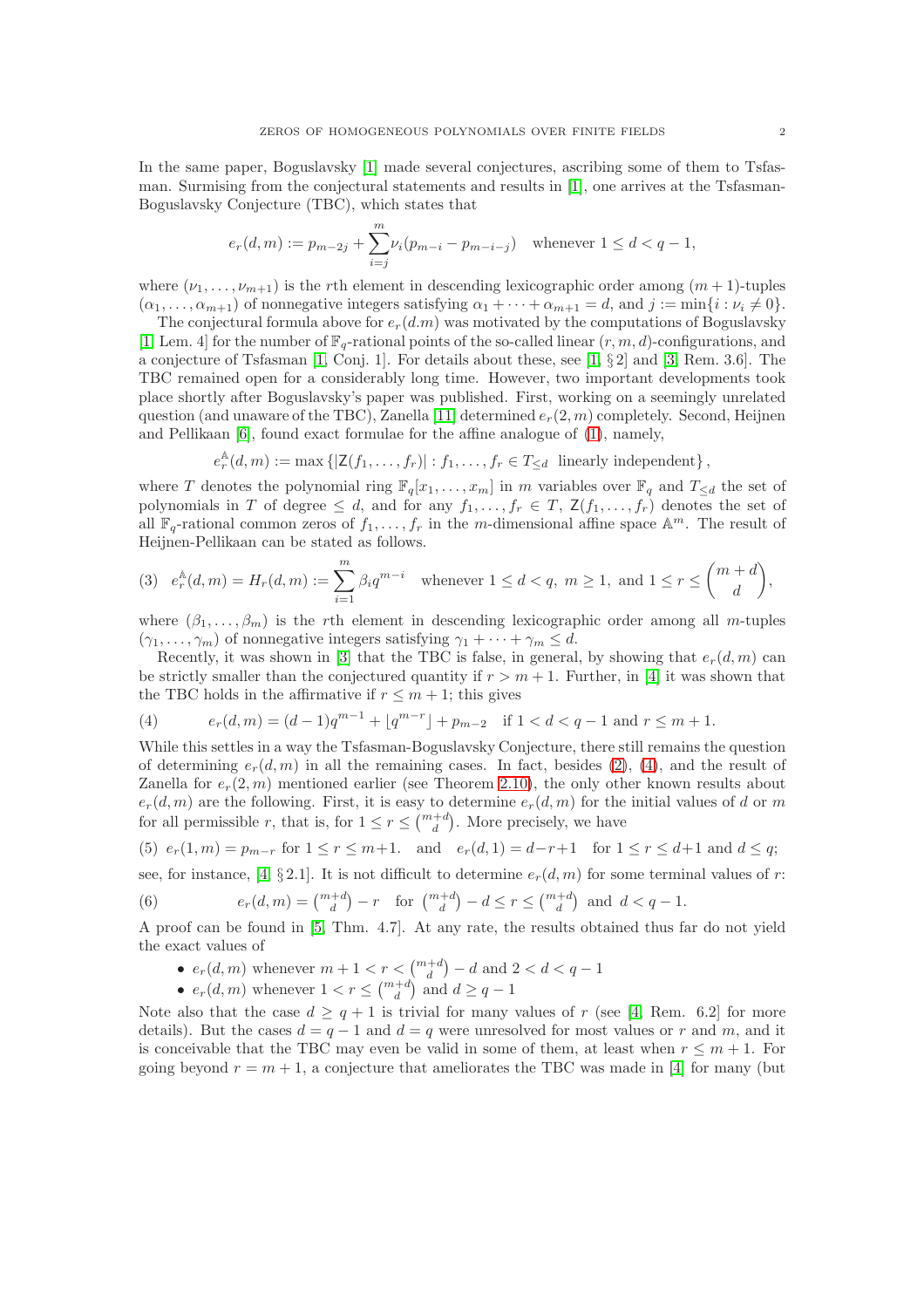not all) values of r and for values of d up to and including  $q - 1$ . The conjecture simply states that

<span id="page-2-0"></span>(7) 
$$
e_r(d,m) = H_r(d-1,m) + p_{m-1} \text{ if } 1 < d \le q-1 \text{ and } r \le {m+d-1 \choose d-1}
$$

where  $H_r(d-1,m)$  is as in [\(3\)](#page-1-1) except with d replaced by  $d-1$ .

We can now describe the contents of this paper. Our main result (Theorem [5.3\)](#page-11-0) is an affirma-tive solution of the new conjecture [\(7\)](#page-2-0) when  $d > 2$  and  $r \leq {m+2 \choose 2}$ . In particular, this completely proves the conjectural formula [\(7\)](#page-2-0) when  $d = 3$ . Furthermore, while our methods are partly inspired by those in [\[4\]](#page-14-6), the results of [\[4\]](#page-14-6) are not used directly. As such our results yield [\(4\)](#page-1-0) as a corollary. In fact, we do a little better, since the case  $d = q - 1$  is also covered, and moreover, the proof is somewhat simpler. Our second main result (Theorems [6.2](#page-12-0) and [6.3\)](#page-13-0) is the determination of  $e_r(d, m)$  in the case  $d = q$  and  $1 \leq r \leq m + 1$ . The result matches with the answer predicted by the TBC as well as [\(4\)](#page-1-0) and [\(7\)](#page-2-0) when  $r = 1$  and  $r = m + 1$ , but not otherwise.

The key ingredients in our proofs are as follows. We make use of the nontrivial results of Heijnen and Pellikaan [\[6\]](#page-14-5) as well as Zanella [\[11\]](#page-14-4). In addition, we utilize an inequality of Serre/Sørensen [\[9,](#page-14-0) [10\]](#page-14-1), a variant of Bézout's theorem by Lachaud and Rolland  $[8]$ , a simple lemma given by Zanella [\[11\]](#page-14-4) (see also [\[3,](#page-14-3) Rem. 2.3]), and an inequality of Homma and Kim [\[7\]](#page-14-9) about the maximum number of points on a hypersurface without an  $\mathbb{F}_q$ -linear component. Another important ingredient in our proof is the use of a quantity that we call the t-invariant associated to a linear space of homogeneous polynomials of the same degree. This notion can be traced back to the proof of [\[5,](#page-14-7) Thm. 5.1] in a special case, but here it is used more systematically.

We remark here that the determination of  $e_r(d, m)$  is equivalent to the determination of the maximum number of  $\mathbb{F}_q$ -rational points on linear sections  $\mathcal{V}_{m,d} \cap L$  of the Veronese variety  $\mathcal{V}_{m,d}$ corresponding to the *d*-uple embedding of  $\mathbb{P}^m$  in  $\mathbb{P}^{M-1}$ , where  $M = \binom{m+d}{d}$  and where L varies over linear subvarieties of  $\mathbb{P}^{\bar{M}-1}$  of codimension r. Moreover, finding  $e_r(d, m)$  is essentially the same as finding the rth generalized Hamming weight of the projective Reed-Muller code  $\text{PRM}_q(d,m)$ of order d and length  $p_m$ . Also, results on the determination of  $e_r(d, m)$  complement the recent result of Couvreur [\[2\]](#page-14-10) on the number of points of projective varieties of given dimensions and degrees of its irreducible components. These connections are explained in [\[3,](#page-14-3) [5\]](#page-14-7), and one may refer to them for more details on these aspects.

## 2. Preliminaries

<span id="page-2-1"></span>Fix for the remainder of this paper a prime power q and positive integers  $d, m, r$ . In subsequent sections and subsections, some further assumptions on  $d$  or  $m$  or  $r$  will be made, depending on the context. For the convenience of the reader, the basic underlying assumptions, if any, will be specified in the "context" mentioned at the beginning of the section or subsection. We will denote by  $\mathbb N$  the set of all nonnegative integers and by  $\mathbb N^m$  the set of m-tuples of nonnegative integers. We will continue to use the notations introduced in the previous section. In particular, given any subset W of  $S := \mathbb{F}_q[X_0, X_1, \ldots, X_m]$ , we denote by  $\mathsf{V}(W)$  the set of  $\mathbb{F}_q$ -rational points of the corresponding projective variety in  $\mathbb{P}^m$ , i.e.,  $\mathsf{V}(W) := \{P \in \mathbb{P}^m(\mathbb{F}_q) : F(P) = 0 \text{ for all } F \in W\}.$ If  $W = \{F_1, \ldots, F_r\}$  or if W is a  $\mathbb{F}_q$ -linear subspace of S spanned by  $F_1, \ldots, F_r$ , then we may write  $\mathsf{V}(F_1,\ldots,F_r)$  for  $\mathsf{V}(W)$ . Likewise, given any subset U of  $T := \mathbb{F}_q[X_1,\ldots,X_m]$ , we shall denote by  $\mathsf{Z}(U)$  the set  $\{P \in \mathbb{A}^m(\mathbb{F}_q) : f(P) = 0 \text{ for all } f \in U\}$ . If  $U = \{f_1, \ldots, f_r\}$  or if U is a subspace of T spanned by  $f_1, \ldots, f_r$ , then we may write  $\mathsf{Z}(f_1, \ldots, f_r)$  for  $\mathsf{Z}(U)$ . Note that we use the word *algebraic variety* as synonymous with *algebraic set*, i.e., a variety need not be irreducible. When we speak of geometric attributes such as dimension or degree of an (affine or projective) algebraic variety such as  $V(W)$  or  $Z(U)$ , it will always be understood that it is the same as the dimension or degree of the corresponding variety over an algebraic closure  $\overline{\mathbb{F}}_q$  of  $\mathbb{F}_q$ .

.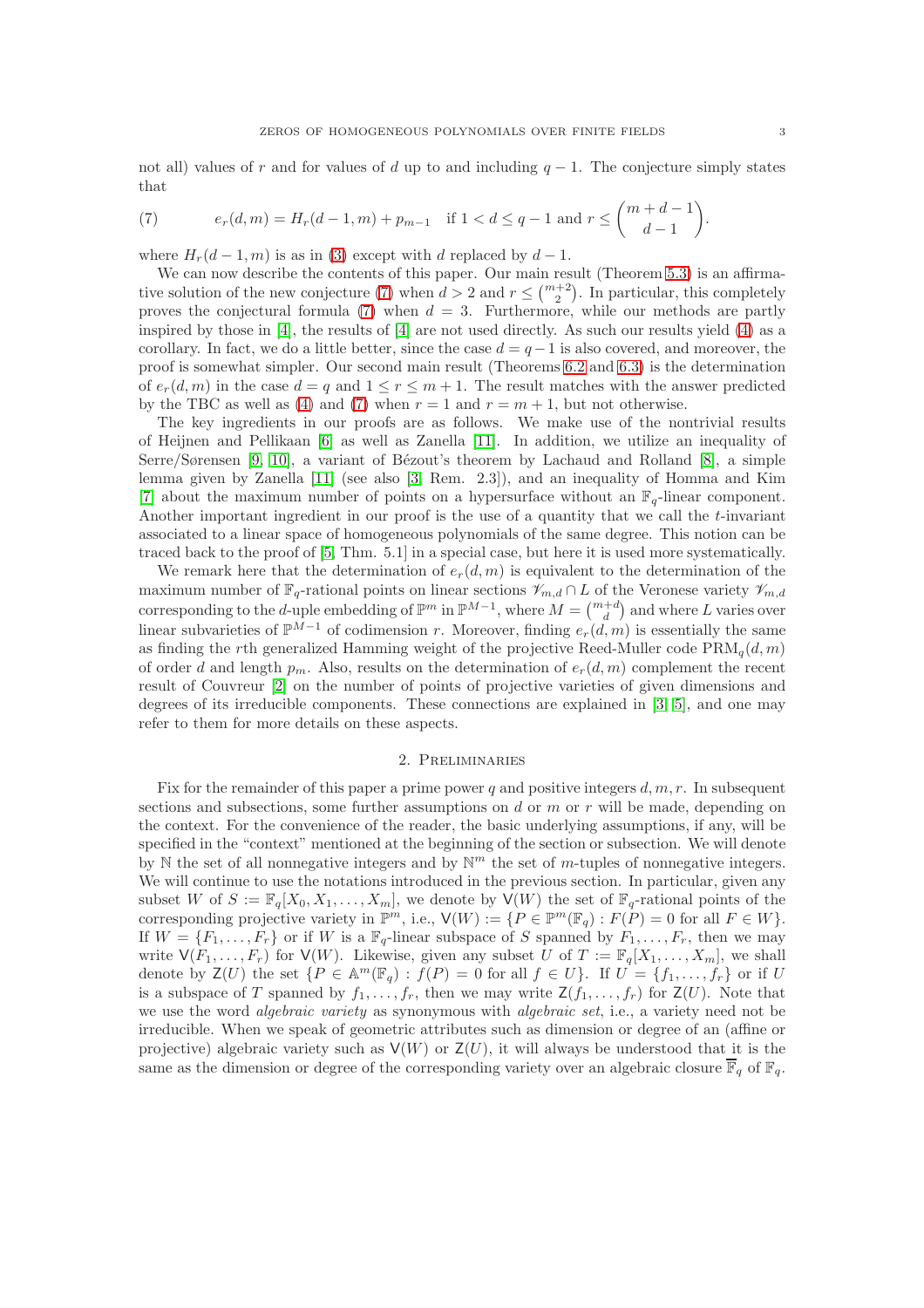2.1. Projective Hypersurfaces and Affine Varieties. We recall here several results from the literature that we will need later on. Let us begin with the result of Serre [\[9\]](#page-14-0) and Sørensen [\[10\]](#page-14-1) (see also [\[3\]](#page-14-3)) that was mentioned in the Introduction.

<span id="page-3-1"></span>**Theorem 2.1.** Let F be any nonzero homogeneous polynomial in S of degree d. Then

$$
|\mathsf{V}(F)| \le dq^{m-1} + p_{m-2}.
$$

Moreover  $e_1(d, m) = dq^{m-1} + p_{m-2}$  whenever  $d \leq q$ .

Next, we recall a variant of Bézout's Theorem given by Lachaud and Rolland [\[8,](#page-14-8) Cor 2.2]. It should be noted that since S as well as T are unique factorization domains, a gcd ( $=$  greatest common divisor) of any finite collection  $F_1, \ldots, F_r$  of polynomials in either of these rings exists and is unique up to multiplication by a nonzero scalar, and it may be denoted by  $gcd(F_1, \ldots, F_r)$ . Note also that in case  $F_1, \ldots, F_r$  are homogeneous, then so is their gcd.

<span id="page-3-0"></span>**Theorem 2.2.** Let  $f_1, \ldots, f_r \in T$  be nonzero polynomials such that  $\mathsf{Z}(f_1, \ldots, f_r)$  is an affine algebraic variety of dimension s. Then

$$
|\mathsf{Z}(f_1,\ldots,f_r)| \leq \deg(f_1)\cdots \deg(f_r)q^s.
$$

In particular we have

$$
|\mathsf{Z}(f_1)| \le \deg(f_1)q^{m-1}
$$

and

$$
|\mathsf{Z}(f_1,f_2)| \le \deg(f_1) \deg(f_2) q^{m-2}, \quad provided \quad \gcd(f_1,f_2) = 1.
$$

Proof. The first assertion is [\[8,](#page-14-8) Cor 2.2]. The next two are immediate consequences because if  $f_1 \in T$  is nonconstant, then the hypersurface  $\mathsf{Z}(f_1)$  has codimension 1 in  $\mathbb{A}^m$ , whereas if  $f_1, f_2 \in T$  are coprime of positive degrees, then arguing as in the proof of [\[4,](#page-14-6) Lem. 2.2], we see that the codimension of  $\mathsf{Z}(f_1, f_2)$  is 2. The case when  $\deg(f_i) = 0$  for some  $i = 1, 2$ , is trivial.  $\Box$ 

Let us deduce a refinement of the last result, which will be useful to us later.

<span id="page-3-2"></span>**Lemma 2.3.** Assume that  $r \geq 2$ . Let  $f_1, \ldots, f_r \in T_{\leq d}$  be linearly independent polynomials such that  $gcd(f_1, \ldots, f_r) = 1$ . If  $deg(f_1) \leq d-1$ , then

$$
|\mathsf{Z}(f_1,\ldots,f_r)| \leq (d-1)dq^{m-2}.
$$

If, in addition,  $\deg(f_2) \leq d-1$ , then

$$
|\mathsf{Z}(f_1,\ldots,f_r)| \leq (d-1)^2 q^{m-2}.
$$

*Proof.* For  $r = 2$  this follows directly from Theorem [2.2.](#page-3-0) Therefore we assume  $r > 2$  from now on. To estimate  $|Z(f_1, \ldots, f_r)|$  we proceed as follows: Let p be an irreducible factor of  $f_1$ . Since we assume that  $gcd(f_1, \ldots, f_r) = 1$ , there exists  $i \geq 2$  such that  $gcd(p, f_i) = 1$ . Using Theorem [2.2,](#page-3-0) we see that  $|\mathsf{Z}(p, f_2, \ldots, f_r)| \leq |\mathsf{Z}(p, f_i)| \leq \deg(p) dq^{m-2}$ . On the other hand if  $f_1 = p_1 \cdots p_k$  for some irreducible, but not necessarily distinct,  $p_1, \ldots, p_k \in T$ , then  $|\mathsf{Z}(f_1,\ldots,f_r)| \leq \sum_j |\mathsf{Z}(p_j,f_2,\ldots,f_r)|$ . Combining these two estimates, we find that

$$
|\mathsf{Z}(f_1,\ldots,f_r)| \le \deg(f_1)dq^{m-2} \le (d-1)dq^{m-2}.
$$

Now suppose  $\deg(f_1) \leq d-1$  and  $\deg(f_2) \leq d-1$ . Here, we need a more refined analysis. Let  $g = \gcd(f_1, f_2)$  and write  $b = \deg(g)$  and  $f_1 = gf'_1$ ,  $f_2 = gf'_2$ . Since  $f_1$  and  $f_2$  are linearly independent,  $f'_1$  and  $f'_2$  are nonconstant polynomials. Hence  $b < d - 1$ . It is clear that

$$
|Z(f_1,\ldots,f_r)| \leq |Z(f'_1,f'_2)| + |Z(g,f_3,\ldots,f_r)|.
$$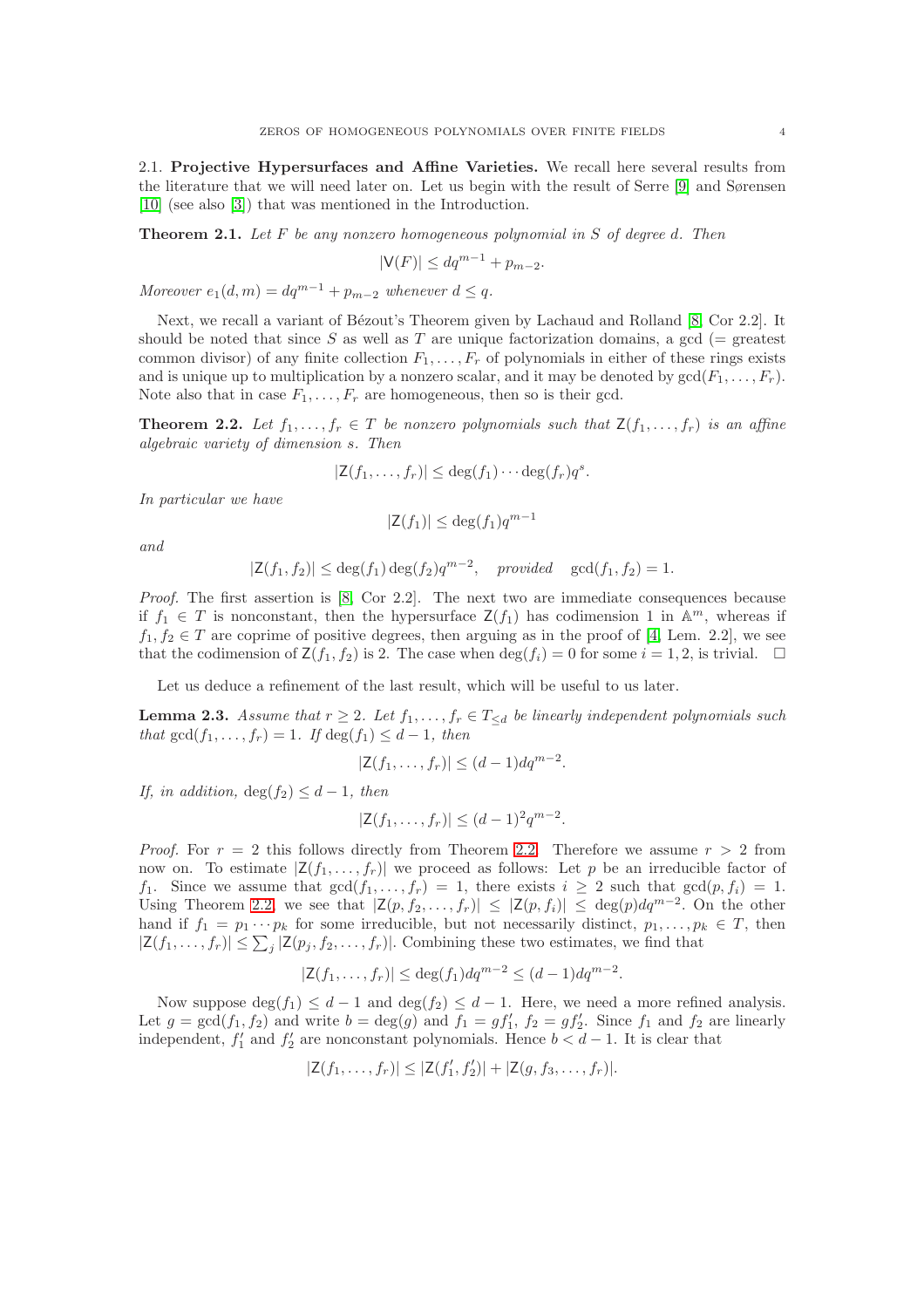By Theorem [2.2,](#page-3-0) we find that  $|\mathsf{Z}(f_1', f_2')| \leq (d-b-1)^2 q^{m-2}$ . To estimate  $|\mathsf{Z}(g, f_3, \ldots, f_r)|$  we proceed on similar lines as before and obtain that

$$
|\mathsf{Z}(g, f_3, \dots, f_r)| \leq b dq^{m-2}.
$$

Hence we see that

$$
|\mathsf{Z}(f_1, f_2, f_3, \dots, f_r)| \le (d - b - 1)^2 q^{m-2} + bd q^{m-2} = ((d - 1)^2 + b(b - d + 2)) q^{m-2}.
$$

Since  $0 \le b \le d-2$ , the maximal value of  $b(b-d+2)$  is attained for  $b=0$  (or  $b=d-2$ ). The conclusion of the lemma now follows in this case as well.  $\Box$ 

We will also need the following result due to Homma and Kim [\[7,](#page-14-9) Thm.1.2]:

<span id="page-4-2"></span>**Theorem 2.4.** Let  $X \subset \mathbb{P}^m(\overline{\mathbb{F}}_q)$  be a hypersurface of degree d defined over  $\mathbb{F}_q$  without an  $\mathbb{F}_q$ linear component, and let  $\mathcal{X}(\mathbb{F}_q)$  denote the set of its  $\mathbb{F}_q$ -rational points. Then

$$
|\mathcal{X}(\mathbb{F}_q)| \le (d-1)q^{m-1} + dq^{m-2} + p_{m-3}.
$$

The following lemma will play an important role later and it appears, for example, in [\[11,](#page-14-4) Lem. 3.3]. See also [\[3,](#page-14-3) Lem. 2.1 and Rem. 2.3]. We outline a proof for the sake of completeness.

<span id="page-4-3"></span>**Lemma 2.5.** Let  $\mathcal{X} \subseteq \mathbb{P}^m(\mathbb{F}_q)$  be any subset. Define

$$
a := \max_{\mathcal{H}} |\mathcal{X} \cap \mathcal{H}|,
$$

where H ranges over all hyperplanes in  $\mathbb{P}^m$  defined over  $\mathbb{F}_q$ . Then

$$
|\mathcal{X}| \le aq + 1 \quad and \text{ if } \mathcal{X} \neq \mathbb{P}^m(\mathbb{F}_q), \text{ then } |\mathcal{X}| \le aq.
$$

*Proof.* Let  $\hat{\mathbb{P}}^m(\mathbb{F}_q)$  denotes the set of hyperplanes in  $\mathbb{P}^m$  defined over  $\mathbb{F}_q$ . Counting the incidence set  $\{(P, H) \in \mathcal{X} \times \hat{\mathbb{P}}^m(\mathbb{F}_q) : P \in H\}$  in two ways using the first and the second projections, we obtain  $|\mathcal{X}|p_{m-1} \leq ap_m$ . This gives  $|\mathcal{X}| \leq aq + (a/p_{m-1}) \leq aq+1$ , since  $a \leq p_{m-1}$ . Further, if  $a < p_{m-1}$ , then  $|\mathcal{X}| \le aq$ , since  $|\mathcal{X}|$  is an integer, whereas if  $a = p_{m-1}$  and  $|\mathcal{X}| = aq + 1 = p_m$ , then we must have  $\mathcal{X} = \mathbb{P}^m(\mathbb{F}_q)$ . This completes the proof.

We have already alluded to an important result of Heijnen and Pellikaan [\[6\]](#page-14-5). We end this subsection by recording its statement essentially as in [\[6,](#page-14-5) Thm. 5.10], and then outline how the version stated in the Introduction can be deduced.

**Theorem 2.6.** Assume that  $1 \leq d < q$  and  $r \leq {m+d \choose d}$ . Then

<span id="page-4-0"></span>(8) 
$$
e_r^{\mathbb{A}}(d,m) = q^m - \left(1 + \sum_{j=1}^m \alpha_j q^{m-j}\right),
$$

where  $(\alpha_1,\ldots,\alpha_m)$  is the r<sup>th</sup> tuple in ascending lexicographic order among m-tuples  $(\lambda_1,\ldots,\lambda_m)$ with coordinates from  $\{0, 1, \ldots, q-1\}$  satisfying  $\lambda_1 + \cdots + \lambda_m \geq m(q-1) - d$ ,

To see the equivalence with [\(3\)](#page-1-1), let us rewrite the expression on the right in [\(8\)](#page-4-0) as

$$
\sum_{j=1}^{m} (q^{m-j+1} - q^{m-j} - \alpha_j q^{m-j}) = \sum_{j=1}^{m} \beta_j q^{m-j}, \text{ where } \beta_j := q - 1 - \alpha_j \text{ for } j = 1, \dots, m.
$$

Note that  $(\beta_1, \ldots, \beta_m)$  is precisely the rth tuple in descending lexicographic order among all m-tuples  $\gamma = (\gamma_1, \ldots, \gamma_m)$  with coordinates in  $\{0, 1, \ldots, q-1\}$  satisfying  $\gamma_1 + \cdots + \gamma_m \leq d$ . Moreover, if  $d < q$ , then the last condition implies  $\gamma_j \leq q-1$  for  $j = 1, \ldots, m$ . So if we take

<span id="page-4-1"></span>(9) 
$$
\Sigma(d,m) := \{ \gamma = (\gamma_1, \ldots, \gamma_m) \in \mathbb{N}^m : \gamma_1 + \cdots + \gamma_m \leq d \}
$$

and β the rth element of  $\Sigma(d, m)$  in descending lexicographic order, then [\(8\)](#page-4-0) implies [\(3\)](#page-1-1).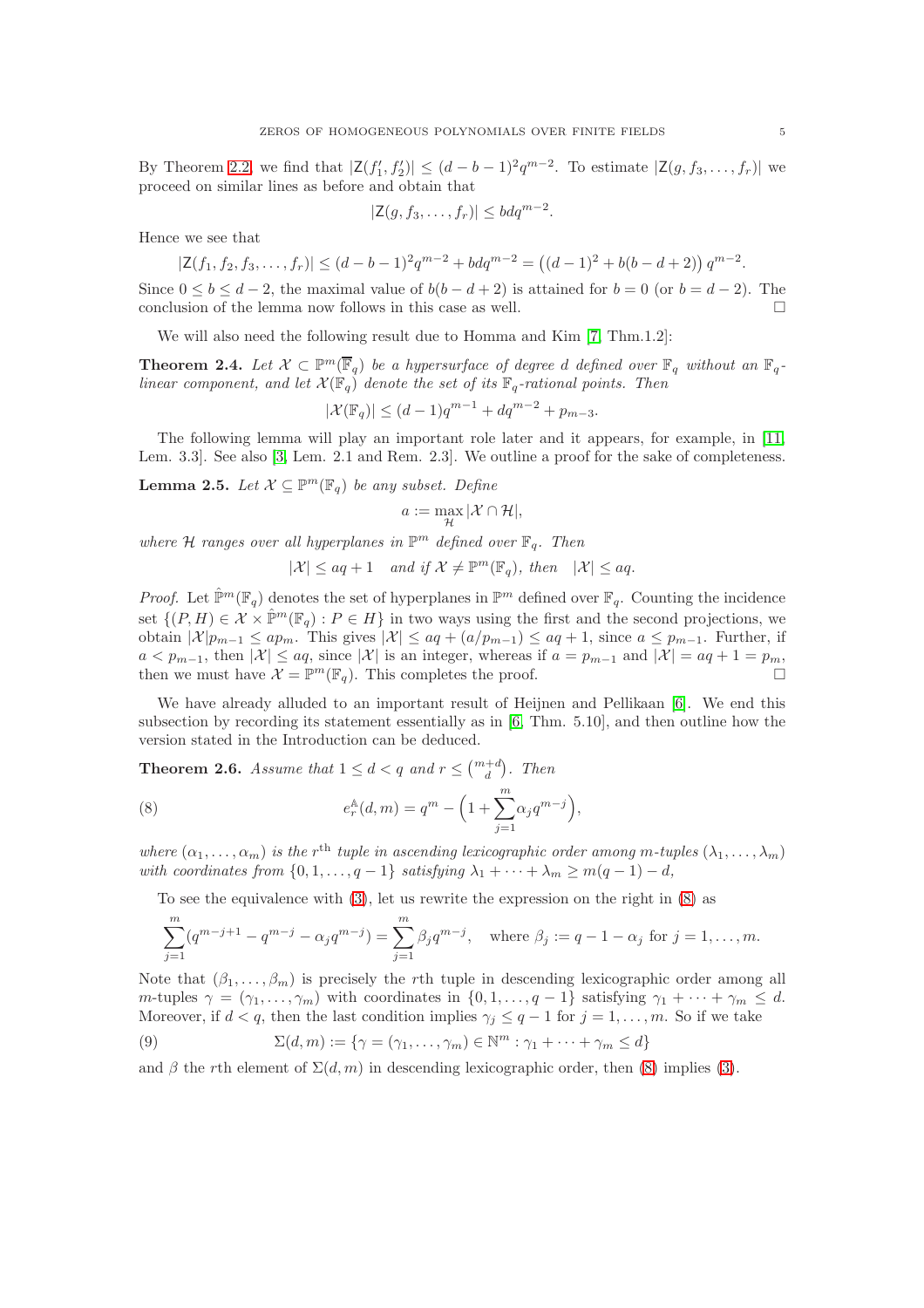2.2. Combinatorics of  $H_r(d,m)$ . As mentioned in the Introduction, we are mainly interested in this paper in conjectural equality [\(7\)](#page-2-0) and it is therefore important to understand  $H_r(d, m)$  a little better. Let us begin by recalling the definition:

$$
H_r(d,m) := \sum_{j=1}^m \beta_j q^{m-j}, \quad \text{for } m \ge 1, \ 1 \le d < q \text{ and } 1 \le r \le \binom{m+d}{d},
$$

where β the rth element of  $\Sigma(d, m)$  in descending lexicographic order and where  $\Sigma(d, m)$  is as in [\(9\)](#page-4-1). We shall now proceed to establish several elementary properties of  $H_r(d,m)$ . These might seem disparate at first, but they will turn out to be useful in later sections.

Observe that if  $\lambda_1, \ldots, \lambda_m$  are integers, not all zero, with  $|\lambda_j| \leq q-1$  for  $j = 1, \ldots, m$ , then the sum  $\sum_{j=1}^{m} \lambda_j q^{m-j}$  has the same sign as that of the first nonzero integer among  $\lambda_1, \ldots, \lambda_m$ . Now if  $d < q$  and if  $\gamma, \gamma' \in \Sigma(d, m)$ , then using the above observation for  $\lambda = \gamma - \gamma'$ , we see that

<span id="page-5-4"></span>
$$
\gamma <_{\text{lex}} \gamma' \Longleftrightarrow \sum_{j=1}^{m} \gamma_j q^{m-j} < \sum_{j=1}^{m} \gamma'_j q^{m-j}.
$$

This implies the strict monotonicity of  $H_r(d, m)$  in the parameter r:

(10) 
$$
H_1(d,m) > H_2(d,m) > \cdots > H_{\binom{m+d}{d}}(d,m).
$$

We will now try to determine  $H_r(d,m)$  explicitly for "small" values of r. For  $1 \le i \le m+1$ , let  $\mathbf{e}_i^m$  be the *m*-tuple with 1 in *i*th place and 0 elsewhere; when  $i = m + 1$ , this is the zero-tuple. Clearly, the first  $m+1$  elements of  $\Sigma(d,m)$  are  $(d-1)\mathbf{e}_1^m + \mathbf{e}_r^m$  for  $r = 1, \ldots, m+1$ . Consequently,

<span id="page-5-3"></span>(11) 
$$
H_r(d,m) = (d-1)q^{m-1} + \lfloor q^{m-r} \rfloor \text{ for } 1 \le r \le m+1 \text{ and } 1 \le d < q.
$$

In particular, if  $d = 1$ , then we have the simple expression  $\lfloor q^{m-r} \rfloor$  for  $H_r(d,m)$  for all permissible values of r. Now suppose  $2 \leq d < q$ . Then the first  $\binom{m+2}{2}$  elements can be described in blocks of  $(m + 1), m, (m - 1), \ldots, 2, 1$  as follows

$$
(d-2)\mathbf{e}_{1}^{m} + \mathbf{e}_{1}^{m} + \mathbf{e}_{j}^{m} \quad \text{for} \quad j = 1, ..., m+1,
$$
  
\n
$$
(d-2)\mathbf{e}_{1}^{m} + \mathbf{e}_{2}^{m} + \mathbf{e}_{j}^{m} \quad \text{for} \quad j = 2, ..., m+1,
$$
  
\n
$$
(d-2)\mathbf{e}_{1}^{m} + \mathbf{e}_{3}^{m} + \mathbf{e}_{j}^{m} \quad \text{for} \quad j = 3, ..., m+1,
$$
  
\n
$$
\vdots
$$
  
\n
$$
(d-2)\mathbf{e}_{1}^{m} + \mathbf{e}_{m}^{m} + \mathbf{e}_{j}^{m} \quad \text{for} \quad j = m, m+1,
$$
  
\n
$$
(d-2)\mathbf{e}_{1}^{m} + \mathbf{e}_{m+1}^{m} + \mathbf{e}_{m+1}^{m} = (d-2)\mathbf{e}_{1}^{m}.
$$

Put another way, for  $r \leq {m+2 \choose 2}$ , the rth element of  $\Sigma(d,m)$  is of the form

<span id="page-5-1"></span>(12) 
$$
(d-2)\mathbf{e}_1^m + \mathbf{e}_i^m + \mathbf{e}_j^m \quad \text{for unique } i, j \in \mathbb{Z} \text{ with } 1 \le i \le j \le m+1.
$$

An easy calculation shows that these unique  $i, j$  are related to  $r \leq \binom{m+2}{2}$  by:

<span id="page-5-0"></span>(13) 
$$
r = (i-1)m - {i-1 \choose 2} + j \text{ and } 1 \le i \le j \le m+1.
$$

The conditions [\(13\)](#page-5-0) determine *i*, *j* uniquely from a given  $r \leq \binom{m+2}{2}$ . From [\(12\)](#page-5-1), we see that

<span id="page-5-2"></span>(14) 
$$
H_r(d,m) = (d-2)q^{m-1} + \lfloor q^{m-i} \rfloor + \lfloor q^{m-j} \rfloor \text{ for } r \leq {m+2 \choose 2} \text{ with } i, j \text{ as in (13)}.
$$

Notice that in the above setting  $i = 1$  if and only if  $r \leq m + 1$  and in this case [\(14\)](#page-5-2) simplifies to [\(11\)](#page-5-3), at least when  $d \geq 2$ . As an additional illustration of [\(14\)](#page-5-2), we may also note that

<span id="page-5-5"></span>(15) 
$$
H_{m+2}(d,m) = (d-2)q^{m-1} + 2\lfloor q^{m-2} \rfloor \text{ for } 2 \le d < q.
$$

Having observed that  $H_r(d, m)$  is strictly monotonic in the parameter r, we will examine in the next two results the behavior of  $H_r(d,m)$  as a function of the parameter d or the parameter m.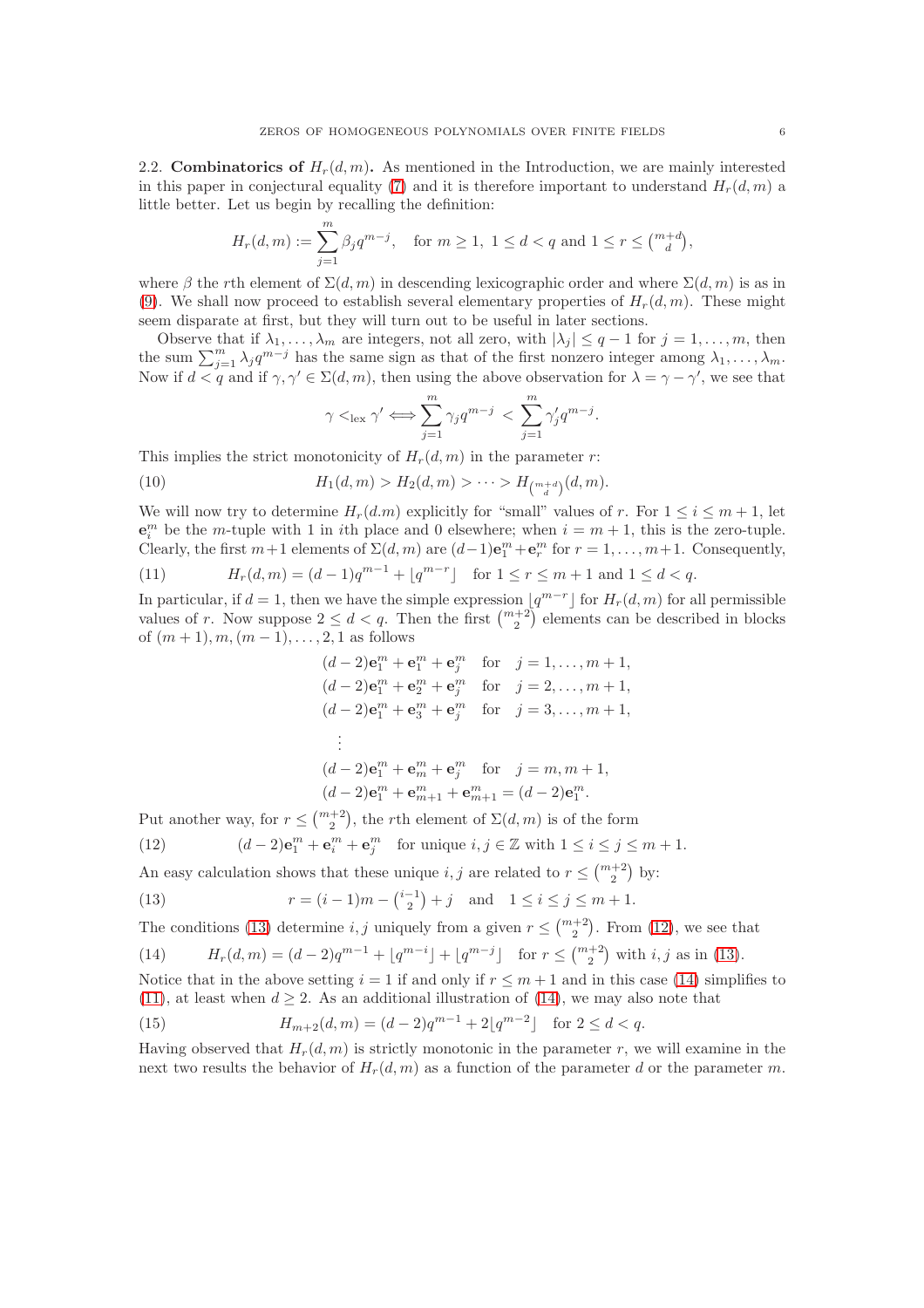**Proposition 2.7.** Assume that  $1 < d < q$  and let c be an integer with  $0 < c < d-1$ . Then

<span id="page-6-3"></span>(16) 
$$
H_r(d,m) = cq^{m-1} + H_r(d-c,m) \text{ for } 1 < r \leq {m+2 \choose 2}.
$$

In particular,  $H_r(d-1,m) < H_r(d,m)$  whenever  $2 < d < q$  and  $1 < r \leq {m+2 \choose 2}$ .

*Proof.* Fix r with  $1 < r \leq {m+2 \choose 2}$ , and let i, j be as in [\(13\)](#page-5-0). Then  $j \geq 2$ . Also  $1 < d-c < q$ . Thus by [\(14\)](#page-5-2), we see that  $H_r(d, m) - H_r(d - c, m) = cq^{m-1}$ . This implies the desired result.  $\square$ 

<span id="page-6-4"></span>**Proposition 2.8.** Assume that  $1 \leq d < q$  and  $m > 1$ . Then

- (i)  $qH_r(d, m 1) \le H_r(d, m)$  whenever  $1 \le r \le {m+d-1 \choose d}$ .
- (ii)  $qH_{r-1}(d, m-1) \le H_r(d, m)$  whenever  $m + 1 \le r \le {m+d-1 \choose d}$ .

*Proof.* Consider  $\phi : \Sigma(d, m-1) \to \Sigma(d, m)$  defined by  $\phi(\gamma_1, \ldots, \gamma_{m-1}) = (\gamma_1, \ldots, \gamma_{m-1}, 0)$ . It is clear that  $\phi$  preserves lexicographic order and that it maps the first m-1 elements of  $\Sigma(d, m-1)$ to the first  $m-1$  elements of  $\Sigma(d,m)$ . Thus if  $\beta$  is the rth element of  $\Sigma(d,m-1)$ , then  $\phi(\beta)$  is the sth element of  $\Sigma(d, m)$  for some  $s \geq r$ . Hence in view of [\(10\)](#page-5-4), we find, for  $r \leq {m+d-1 \choose d}$ ,

<span id="page-6-1"></span>(17) 
$$
qH_r(d,m-1) = q \sum_{j=1}^{m-1} \beta_j q^{m-1-j} = \sum_{j=1}^m \phi(\beta)_j q^{m-j} = H_s(d,m) \le H_r(d,m).
$$

This proves (i). Next, observe that the image of  $\phi$  misses the mth element of  $\Sigma(d, m)$ , namely,  $(d-1, 0, \ldots, 0, 1)$ . It follows that if  $r-1 \geq m$  and if  $\gamma$  is the  $(r-1)$ th element of  $\Sigma(d, m-1)$ , then  $\phi(\gamma)$  is the sth element of  $\Sigma(d, m)$  for some  $s \geq r = (r - 1) + 1$ . Thus as in [\(17\)](#page-6-1), we see that  $qH_{r-1}(d, m-1) \le H_r(d,m)$  whenever  $m+1 \le r \le {m+d-1 \choose d}$ . This proves (ii).

2.3. Projective Varieties containing a Hyperplane and Zanella's Theorem for Quadrics. The following result about projective varieties containing a hyperplane is a slightly more general version of [\[4,](#page-14-6) Lem. 2.5]. We include a quick proof for the sake of completeness.

<span id="page-6-2"></span>**Lemma 2.9.** Assume that  $d \leq q$ . Let  $F_1, \ldots, F_r$  be linearly independent homogeneous polynomials in  $S_d$ . Suppose that  $L \in S_1$  divides each of  $F_1, \ldots, F_r$ . Then

$$
|\mathsf{V}(F_1,\ldots,F_r)| \leq H_r(d-1,m) + p_{m-1}.
$$

*Proof.* The conditions on L show that L is nonzero and thus without loss of generality, we may assume that  $L = X_0$ . For  $1 \leq i \leq m$ , let  $f_i(X_1, \ldots, X_m) := F_i(1, X_1, \ldots, X_m)$ ; note that  $\deg(f_i) \leq d-1$ , since  $X_0 | F_i$ . Hence [\(3\)](#page-1-1) implies that  $|\mathsf{Z}(f_1,\ldots,f_r)| \leq H_r(d-1,m)$ , and so

$$
|\mathsf{V}(F_1,\ldots,F_r)|=|\mathsf{Z}(f_1,\ldots,f_r)|+|\mathsf{V}(X_0)|\leq H_r(d-1,m)+p_{m-1},
$$

as desired.  $\Box$ 

Note that for the hypothesis of Lemma [2.9](#page-6-2) to hold, it is necessary that  $r \leq {m+d-1 \choose d-1}$ , because otherwise the polynomials  $F_1, \ldots, F_r$  cannot be linearly independent. Indeed, by assumption, the polynomials  $F_1, \ldots, F_r$  are in the vector space  $L \cdot S_{d-1}$ , which has dimension  $\binom{m+d-1}{d-1}$ .

The last preliminary result we need is the following theorem of Zanella [\[11,](#page-14-4) Thm. 3.4] about maximum possible number of  $\mathbb{F}_q$ -rational points on intersections of r linearly independent quadrics in  $\mathbb{P}^m$ .

<span id="page-6-0"></span>**Theorem 2.10.** Assume that  $r \leq {m+2 \choose 2}$ . Let k be the unique integer such that  $-1 \leq k < m$ and  $\binom{m+2}{2} - \binom{k+3}{2} < r \leq \binom{m+2}{2} - \binom{k+2}{2}$ . Then

$$
e_r(2,m) = \lfloor q^{\binom{m+2}{2} - \binom{k+2}{2} - r - 1} \rfloor + p_k.
$$

In particular, if  $r \leq m+1$ , then  $k = m-1$  and thus  $e_r(2,m) = \lfloor q^{m-r} \rfloor + p_{m-1}$ .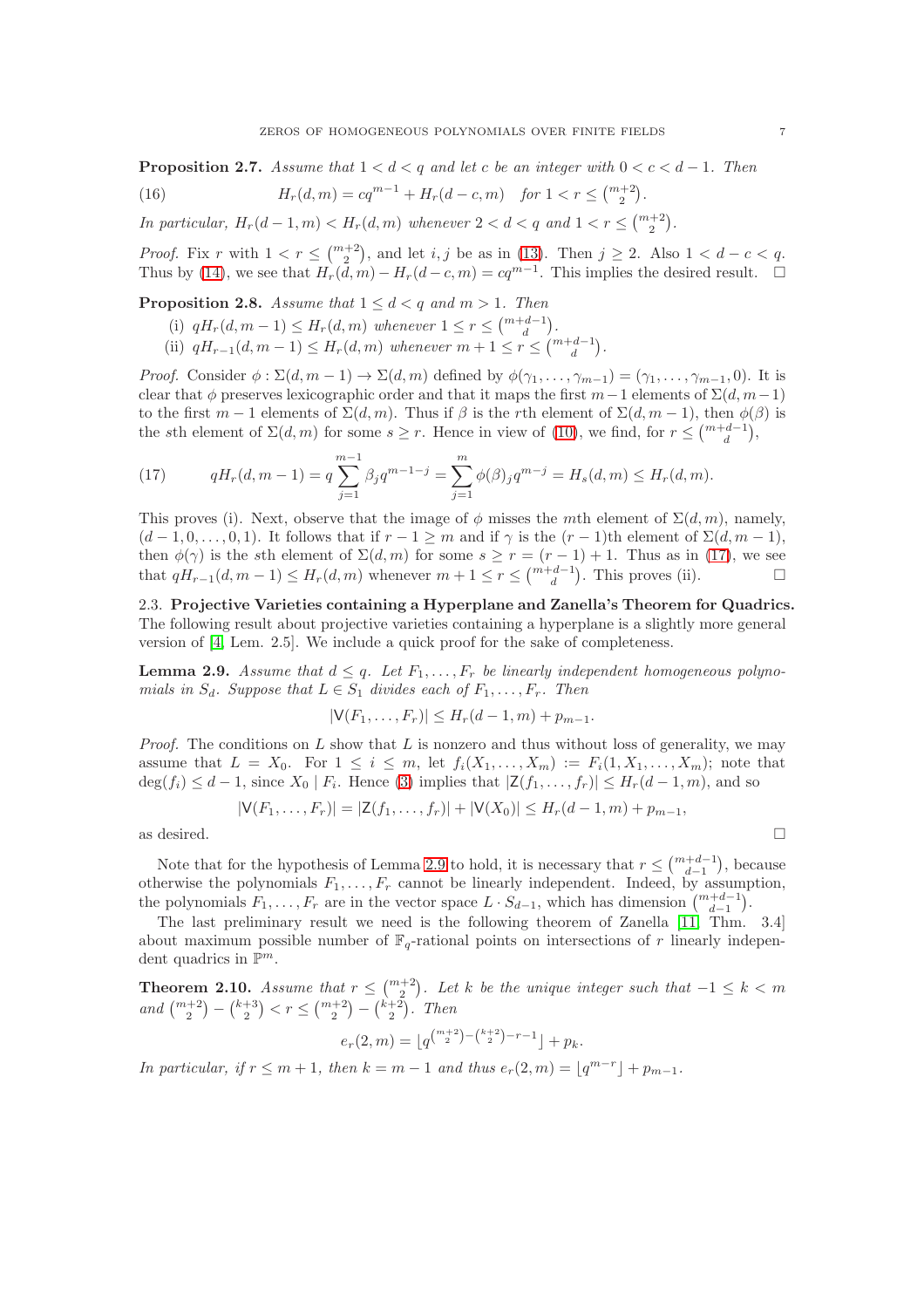We have now gathered all known results from the literature that we need. We finish this section by restating the following conjecture from [\[4\]](#page-14-6), which was alluded to in the Introduction.

<span id="page-7-0"></span>Conjecture 1. Assume that  $1 < d < q$  and  $1 \le r \le {m+d-1 \choose d-1}$ . Then

$$
e_r(d, m) = H_r(d - 1, m) + p_{m-1}.
$$

This conjecture was proved to be correct for  $r \leq m+1$  and  $d < q-1$  in [\[4\]](#page-14-6). For  $r = 1$ , the conjecture follows from Theorem [2.1,](#page-3-1) whereas for  $d = 2$ , it follows as a particular case of Theorem [2.10](#page-6-0) [in view of  $(11)$ ], or alternatively, as a special case of [\[4,](#page-14-6) Thm. 6.3]. Also when  $m = 1$ , the conjecture is a trivial consequence of [\(5\)](#page-1-2). Based on the above, we may always assume that  $m > 1$ ,  $r > 1$ , and  $d \geq 3$ . We will provide significant more evidence for this conjecture by proving it for any pair  $(d, r)$  satisfying  $2 < d < q$  and  $r \leq {m+2 \choose 2}$ . In particular, we show that the conjecture holds if  $d = 3$ . The main step in our proof would be to show if  $r \leq {m+2 \choose 2}$  and if  $F_1, \ldots, F_r$  are any linearly independent polynomials in  $S_d$ , then

(18) 
$$
|\mathsf{V}(F_1,\ldots,F_r)| \leq H_r(d-1,m) + p_{m-1}.
$$

The equality in Conjecture [1](#page-7-0) is established by using [\(3\)](#page-1-1) to show that there exists a family of polynomials where the upper the bound in [\(18\)](#page-7-1) is attained.

## <span id="page-7-1"></span>3. Reduction to the relatively prime case

In order to prove [\(18\)](#page-7-1) for any linearly independent  $F_1, \ldots, F_r \in S_d$ , we will establish in this section auxiliary results that deal with the case when  $gcd(F_1, \ldots, F_r)$  has degree  $c > 1$ . Since [\(18\)](#page-7-1) is known already when  $r = 1$ , we will usually assume that  $r > 1$ . Note that when  $r > 1$ , the linear independence of  $F_1, \ldots, F_r$  implies that  $c < d$ .

<span id="page-7-2"></span>**Lemma 3.1.** Assume that  $r > 1$  and  $1 < d \leq q$ . Let  $F_1, \ldots, F_r \in S_d$  be linearly independent and G be a gcd of  $F_1, \ldots, F_r$  and let  $c := \deg G$ . Let  $F'_1, \ldots, F'_r \in S_{d-c}$  be such that  $F_i = GF'_i$ for  $i = 1, \ldots, r$ . Suppose  $c > 0$  and G has no linear factors. Then

$$
|V(F_1,\ldots,F_r)| < cq^{m-1} + |V(F'_1,\ldots,F'_r)|.
$$

*Proof.* Since  $r > 1$ , we must have  $c < d$  and so  $c \leq q - 1$ . Hence using Theorem [2.4,](#page-4-2) we obtain

$$
|\mathsf{V}(G)| \le (c-1)q^{m-1} + cq^{m-2} + p_{m-3} < cq^{m-1}.
$$

Since we clearly have  $|\mathsf{V}(F_1,\ldots,F_r)| \leq |\mathsf{V}(G)| + |\mathsf{V}(F'_1,\ldots,F'_r)|$ , the lemma follows.

Similar to the remark after Lemma [2.9,](#page-6-2) one can deduce that if  $G$  and  $c$  are as in Lemma [3.1,](#page-7-2) then we necessarily have  $r \leq {m+d-c \choose d-c}$ , since  $F_1, \ldots, F_r \in G \cdot S_{d-c}$ . This gives an alternative argument to show that if  $r > 1$ , then  $c < d$ .

<span id="page-7-3"></span>**Proposition 3.2.** Assume that  $1 < r \leq {m+2 \choose 2}$  and  $2 < d \leq q$ . Let  $F_1, \ldots, F_r \in S_d$  be linearly independent and G be a gcd of  $F_1, \ldots, F_r$  and let  $c := \deg G$ . Let  $F'_1, \ldots, F'_r \in S_{d-c}$  be such that  $F_i = GF'_i$  for  $i = 1, ..., r$ . If  $0 < c < d-2$  and  $|\mathsf{V}(F'_1, ..., F'_r)| \leq H_r(d-c-1, m) + p_{m-1}$ , then

$$
|\mathsf{V}(F_1,\ldots,F_r)| < H_r(d-1,m) + p_{m-1}.
$$

*Proof.* If G contains a linear factor and in particular, if  $c = 1$ , then the result follows from Lemma [2.9.](#page-6-2) Now suppose G has no linear factors,  $1 < c < d-2$ , and  $|\mathsf{V}(F'_1,\ldots,F'_r)| \leq$  $H_r(d-c-1,m) + p_{m-1}$ . By Lemma [3.1,](#page-7-2) we see that

$$
|V(F_1,\ldots,F_r)| < cq^{m-1} + H_r(d-c-1,m) + p_{m-1}.
$$

On the other hand, changing d to  $d-1$  in [\(16\)](#page-6-3), we find  $H_r(d-1,m) = cq^{m-1} + H_r(d-c-1,m)$ . This yields the desired inequality.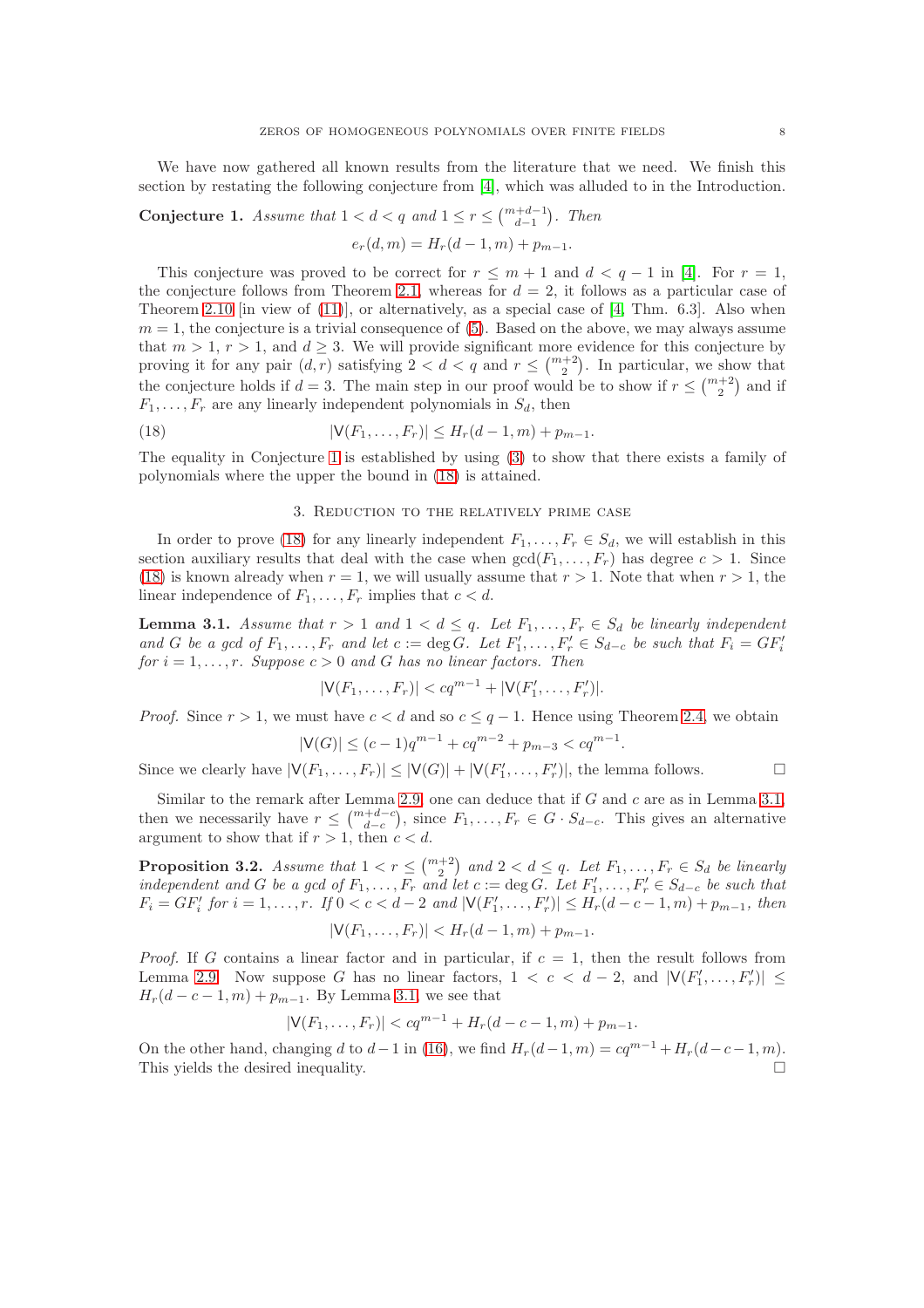The cases  $c = d-2$  and  $c = d-1$  that are not covered by Proposition [3.2](#page-7-3) need to be dealt with independently. However, since the values of  $e_r(1, m)$  and  $e_r(2, m)$  are known for all permissible values of  $r$ , this is not hard to do.

<span id="page-8-1"></span>**Proposition 3.3.** Assume that  $1 < r \leq {m+2 \choose 2}$  and  $2 < d \leq q$ . Let  $F_1, \ldots, F_r \in S_d$  be linearly independent and let G be a gcd of  $F_1, \ldots, F_r$ . Suppose  $c := \deg G$  equals  $d - 2$  or  $d - 1$ . Then

$$
|\mathsf{V}(F_1,\ldots,F_r)| \leq H_r(d-1,m) + p_{m-1}.
$$

Proof. If G contains a linear factor, then Lemma [2.9](#page-6-2) gives the desired result. Now assume that G has no linear factors. Then Theorem [2.4](#page-4-2) implies that

$$
|\mathsf{V}(G)| \le (c-1)q^{m-1} + cq^{m-2} + p_{m-3}.
$$

As in the previous proposition, let  $F'_1, \ldots, F'_r \in S_{d-c}$  be such that  $F_i = GF'_i$  for  $i = 1, \ldots, r$ . Then  $|V(F_1,\ldots,F_r)| \leq |V(G)| + |V(F_1^{\gamma},\ldots,F_r^{\gamma})|$ . Consequently,

(19) 
$$
|\mathsf{V}(F_1,\ldots,F_r)| \le (c-1)q^{m-1} + cq^{m-2} + p_{m-3} + e_r(d-c,m).
$$

First, let us suppose  $c = d - 1$ . Then we necessarily have  $1 < r \leq m + 1$ . Also in view of [\(5\)](#page-1-2),  $e_r(1, m) = p_{m-r} \leq p_{m-2}$ . Thus [\(19\)](#page-8-0) implies that

<span id="page-8-0"></span>
$$
|\mathsf{V}(F_1,\ldots,F_r)| \le (d-2)q^{m-1} + (d-1)q^{m-2} + p_{m-3} + p_{m-2}.
$$

Since  $d \leq q$ , we see that the expression on the right-hand side of the above inequality is strictly smaller than  $(d-2)q^{m-1} + p_{m-1}$ . Hence in view of [\(11\)](#page-5-3) and [\(10\)](#page-5-4), we see that

$$
|\mathsf{V}(F_1,\ldots,F_r)| < (d-2)q^{m-1} + p_{m-1} = H_{m+1}(d-1,m) + p_{m-1} \leq H_r(d-1,m) + p_{m-1},
$$

as desired. Next, let us suppose  $c = d - 2$ . Then by Theorem [2.10,](#page-6-0) we see that

$$
e_r(2,m) = \lfloor q^{m-r} \rfloor + p_{m-1} \le q^{m-2} + p_{m-1} \quad \text{if } 1 < r \le m+1,
$$

whereas

$$
e_r(2,m) \le e_{m+2}(2,m) = \lfloor q^{m-2} \rfloor + p_{m-2}
$$
 if  $m+1 < r \le {m+2 \choose 2}$ 

Using this together with [\(19\)](#page-8-0) and the assumption that  $d \leq q$ , we see that for  $1 < r \leq m+1$ ,

$$
|\mathsf{V}(F_1,\ldots,F_r)| \le (d-3)q^{m-1} + (d-2)q^{m-2} + p_{m-3} + q^{m-2} + p_{m-1} < (d-2)q^{m-1} + p_{m-1},
$$
\nand thus in view of (10), we find  $|\mathsf{V}(F_1,\ldots,F_r)| \le H_{m+1}(d-1,m) + p_{m-1} \le H_r(d-1,m) + p_{m-1}.$   
\nLikewise, when  $m+1 < r \le \binom{m+2}{2}$ , from (19) and the assumption  $d \le q$  we obtain

$$
|\mathsf{V}(F_1,\ldots,F_r)| \le (d-3)q^{m-1} + (d-2)q^{m-2} + p_{m-3} + \lfloor q^{m-2} \rfloor + p_{m-2} < (d-3)q^{m-1} + p_{m-1}.
$$
\nIn view of (14), the expression on the right is  $H_{\binom{m+2}{2}}(d-1,m) + p_{m-1}$ , which, thanks to (10),

 $(14)$ , the expression on the right is less than or equal to  $H_r(d-1,m) + p_{m-1}$ . This completes the proof.

## 4. The relatively prime case

In this section, we will establish results that help in proving [\(18\)](#page-7-1) when the polynomials  $F_1, \ldots, F_r$  are relatively prime. Note that for any linearly independent  $F_1, \ldots, F_r \in S_d$ , the corresponding projective variety  $V(F_1, \ldots, F_r)$  coincides with  $V(W)$ , where W is the  $\mathbb{F}_q$ -linear subspace of  $S_d$  spanned by  $F_1, \ldots, F_r$ . Moreover, we can replace  $F_1, \ldots, F_r$  by any other basis of W. We will thus focus on estimating  $|V(W)|$ , where W is any r-dimensional subspace of  $S_d$ and take  $F_1, \ldots, F_r$  to be judiciously chosen basis elements of W. To this end, an important role will be played by an integer, that we call the  $t$ -invariant of the subspace  $W$ , which is essentially the largest dimension of the space of polynomials in W that are divisible by a linear

.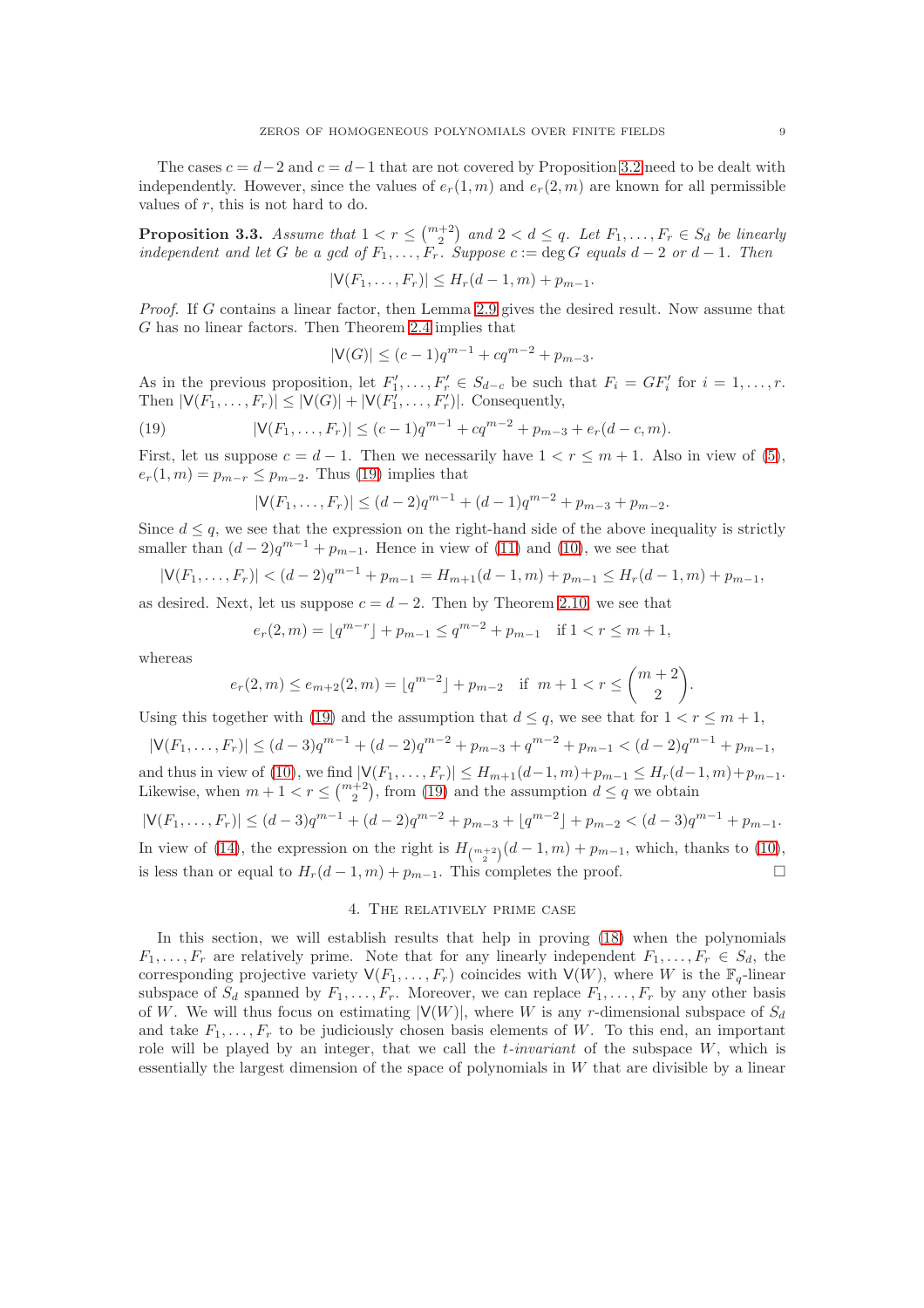homogeneous polynomial. More precisely, given any subspace  $W \subseteq S_d$  and  $0 \neq L \in S_1$ , we define  $t_W(L) := \dim(W \cap LS_{d-1})$ . Note that  $0 \leq t_W(L) \leq \dim W$ . The t-invariant of W is defined by

$$
t_W := \max\{t_W(L) : L \in S_1, \ L \neq 0\}.
$$

Clearly,  $0 \le t_W \le \dim W$ . Moreover, if  $t_W = \dim W = r$ , then there exists  $0 \ne L \in S_1$  such that  $L$  divides every element of  $W$ . In particular, if  $W$  is spanned by linearly independent  $F_1, \ldots, F_r \in S_d$  that are relatively prime, then  $t_W < r$ . Conversely, if  $t_W < r = \dim W$ , then for any  $F_1, \ldots, F_r \in S_d$  that form a basis of W, the polynomials  $F_1, \ldots, F_r$  do not have a common linear factor, or in other words,  $V(F_1, \ldots, F_r)$  does not contain a hyperplane.

**Context.** In this section, we will always assume that  $2 < d < q$  and  $m > 1$ . Assumption on r may vary and will be specified.

Our first lemma gives a basic set of inequalities that hold under the hypothesis that the inequality [\(18\)](#page-7-1), which we wish to prove, holds when m is replaced by  $m - 1$ .

<span id="page-9-4"></span>**Lemma 4.1.** Assume that  $1 < r \leq {m+d-1 \choose d-1}$ . Suppose

<span id="page-9-1"></span>(20) 
$$
e_s(d, m-1) \le H_s(d-1, m-1) + p_{m-2} \quad \text{for} \quad 1 \le s < r.
$$

Then for any r-dimensional subspace W of  $S_d$  with  $t := t_W$  satisfying  $1 \le t < r$ , we have

<span id="page-9-0"></span>(21) 
$$
|\mathsf{V}(W)| \leq H_{r-t}(d-1,m-1) + p_{m-2} + H_t(d-1,m).
$$

Moreover, if  $t = 1$ , then

<span id="page-9-2"></span>(22) 
$$
|V(W)| \le H_{r-1}(d-1,m-1) + p_{m-2} + d(d-1)q^{m-2},
$$

whereas if  $t \geq 2$ , then

<span id="page-9-3"></span>(23) 
$$
|\mathsf{V}(W)| \leq H_{r-t}(d-1,m-1) + p_{m-2} + (d-1)^2 q^{m-2}.
$$

*Proof.* Let W be any r-dimensional subspace W of  $S_d$  with  $t := tw < r$ . By a linear change of coordinates, we can and will assume that  $t = t_W(X_0)$ . Now we can choose a basis  $\{F_1, \ldots, F_r\}$  of W such that  $\{F_1,\ldots,F_t\}$  is a basis of  $W \cap X_0S_{d-1}$ . Let  $F'_1,\ldots,F'_t \in S_{d-1}$  be such that  $F_i = X_0F'_i$ for  $i = 1, \ldots, t$ . Also let  $f_1, \ldots, f_r$  denote, respectively, the polynomials in T obtained by putting  $X_0 = 1$  in  $F_1, \ldots, F_r$ . Note that  $\deg f_i \leq d-1$  for  $i = 1, \ldots, t$  and  $\deg f_i \leq d$  for  $i = t+1, \ldots, r$ . Intersecting  $V(W)$  with the hyperplane  $V(X_0)$  and its complement, we obtain

$$
|\mathsf{V}(W)| = |\mathsf{V}(F_{t+1},\ldots,F_r) \cap \mathsf{V}(X_0)| + |\mathsf{Z}(f_1,\ldots,f_r)| \le e_{r-t}(d,m-1) + |\mathsf{Z}(f_1,\ldots,f_r)|.
$$

Consequently, [\(21\)](#page-9-0) follows from [\(20\)](#page-9-1) and [\(3\)](#page-1-1), since  $|Z(f_1, \ldots, f_r)| \leq |Z(f_1, \ldots, f_t)|$ . Moreover,  $(22)$  and  $(23)$  are easily deduced from the inequality displayed above and Lemma [2.3.](#page-3-2)

We shall now proceed to refine the inequalities in  $(21)$ – $(23)$  into  $(18)$  by considering separately various possibilities for the t-invariant of a given subspace of  $S_d$ . It will be seen that in many cases we obtain a strict inequality.

<span id="page-9-5"></span>**Lemma 4.2.** Assume that  $1 < r \leq m+1$ . Also suppose [\(20\)](#page-9-1) holds. Let W be an r-dimensional subspace of  $S_d$  satisfying  $t_W = 1$ . Then  $|V(W)| < H_r(d-1,m) + p_{m-1}$ .

Proof. By Lemma [4.1,](#page-9-4) we see that  $(22)$  holds. This together with  $(11)$  gives

$$
|V(W)| \leq H_{r-1}(d-1, m-1) + p_{m-2} + d(d-1)q^{m-2}
$$
  
=  $(d-2)q^{m-2} + \lfloor q^{m-r} \rfloor + p_{m-2} + d(d-1)q^{m-2}$   
 $\leq (d-2)q^{m-2} + \lfloor q^{m-r} \rfloor + p_{m-2} + (q-1)(d-2)q^{m-2} + (q-1)q^{m-2}$   
=  $(d-2)q^{m-1} + \lfloor q^{m-r} \rfloor + p_{m-1} - q^{m-2}$   
 $\leq H_r(d-1, m) + p_{m-1},$ 

where the last inequality uses [\(11\)](#page-5-3) and the assumption that  $m \geq 2$ .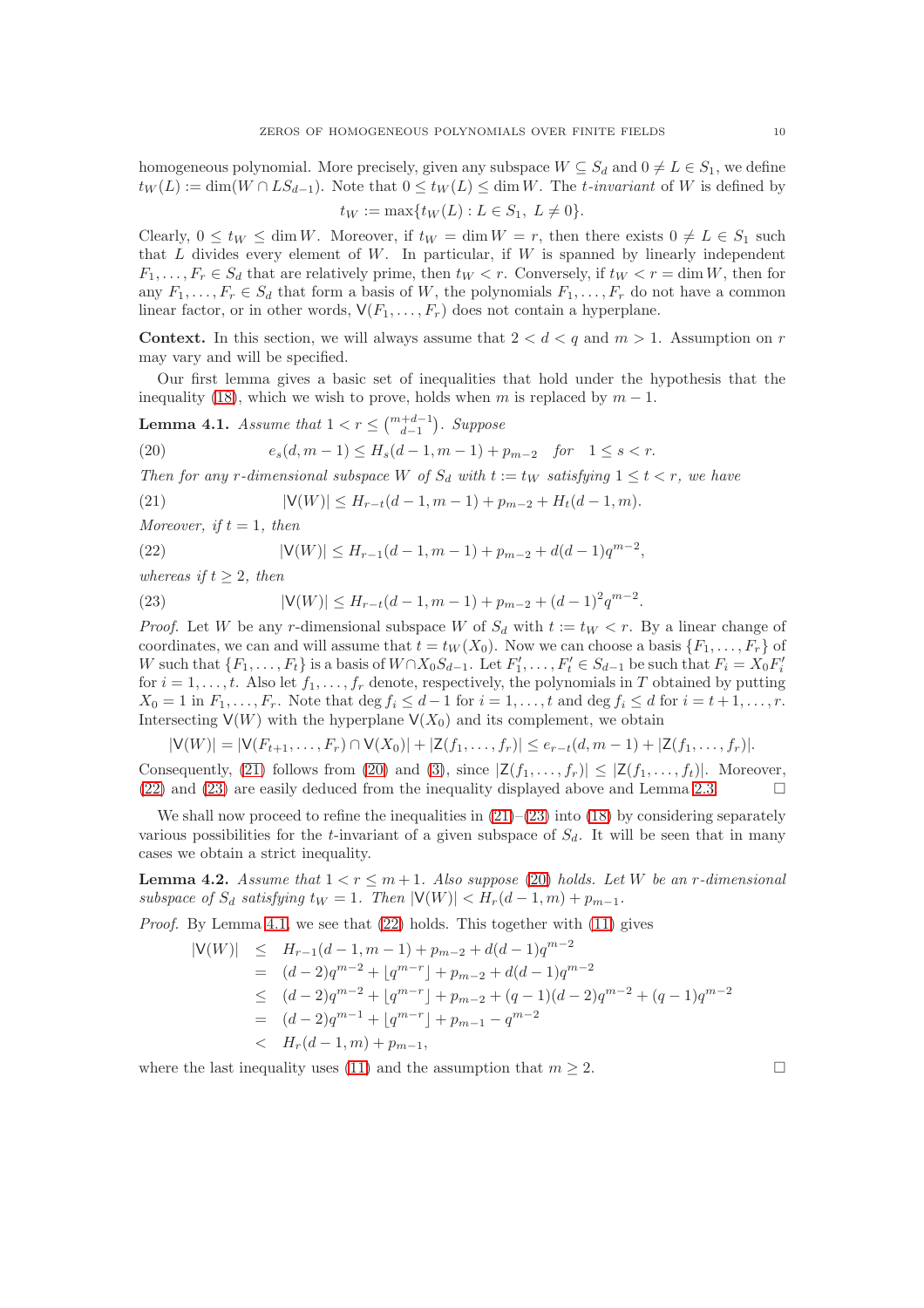<span id="page-10-0"></span>**Lemma 4.3.** Assume that  $1 < r \leq m + 1$ . Also suppose [\(20\)](#page-9-1) holds. Let W be any r-dimensional subspace of  $S_d$  satisfying  $2 \le t_W < r$ . Then  $|V(W)| < H_r(d-1,m) + p_{m-1}$ .

*Proof.* Let  $t := t_W$ . By Lemma [4.1,](#page-9-4) we see that  $|V(W)| \leq H_{r-t}(d-1, m-1)+p_{m-2}+H_t(d-1, m)$ . Now since  $t \leq m$  and  $r - t \leq m - 1$ , we see from [\(11\)](#page-5-3) that

$$
|\mathsf{V}(W)| \le (d-2)q^{m-2} + q^{(m-1)-(r-t)} + p_{m-2} + (d-2)q^{m-1} + q^{m-t}.
$$

Further, since  $2 \le t < r$ , we find  $(m-1)-(r-t) \le m-2$  and  $m-t \le m-2$ . Consequently,  $q^{(m-1)-(r-t)}+q^{m-t}\leq 2q^{m-2}$ . Thus the above estimate simplifies to

 $|V(W)| \le dq^{m-2} + (d-2)q^{m-1} + p_{m-2} \le (d-2)q^{m-1} + p_{m-1} - q^{m-2} < (d-2)q^{m-1} + p_{m-1}$ where the second inequality uses  $d \leq q - 1$ . Also  $H_r(d-1,m) = (d-2)q^{m-1} + \lfloor q^{m-r} \rfloor$ , thanks to [\(11\)](#page-5-3). Thus  $(d-2)q^{m-1} \leq H_r(d-1,m)$ , which yields  $|\mathsf{V}(W)| < H_r(d-1,m) + p_{m-1}$ . □

<span id="page-10-1"></span>**Lemma 4.4.** Assume that  $m + 1 < r \leq {m+2 \choose 2}$ . Also suppose [\(20\)](#page-9-1) holds. Let W be any r-dimensional subspace of  $S_d$  satisfying  $2 \le t_W \le m + 1$ . Then  $|\mathsf{V}(W)| \le H_r(d-1,m) + p_{m-1}$ .

*Proof.* Let  $t := t_W$ . By Lemma [4.1,](#page-9-4) we see that [\(23\)](#page-9-3) holds. In view of [\(10\)](#page-5-4), this gives  $|\mathsf{V}(W)| \leq H_{r-t}(d-1,m-1) + p_{m-2} + (d-1)^2 q^{m-2} \leq H_{r-(m+1)}(d-1,m-1) + p_{m-2} + (d-1)^2 q^{m-2}.$ Now since  $m+1 < r \leq {m+2 \choose 2}$ , there are unique  $i, j \in \mathbb{Z}$  satisfying conditions as in [\(13\)](#page-5-0), namely,

$$
r = (i-1)m - {i-1 \choose 2} + j \text{ and } 2 \le i \le j \le m+1.
$$

This implies that an equation for  $r - (m + 1)$  such as [\(13\)](#page-5-0) with m changed to  $m - 1$ , is given by

$$
r - (m+1) = (i-2)(m-1) - {i-2 \choose 2} + (j-1) \text{ and } 1 \le (i-1) \le (j-1) \le m.
$$

Thus using [\(14\)](#page-5-2), we see that  $H_r(d-1,m) = (d-3)q^{m-1} + \lfloor q^{m-i} \rfloor + \lfloor q^{m-j} \rfloor$  and moreover,  $H_{r-(m+1)}(d-1,m-1) = (d-3)q^{m-2} + \lfloor q^{m-i} \rfloor + \lfloor q^{m-j} \rfloor,$ 

where we note that  $H_{r-(m+1)}(d-1,m-1)$  is well-defined since  $r-(m+1) \leq {m+1 \choose 2} \leq {m+d-2 \choose d-1}$ , thanks to our assumptions on d, m and r. Using this in the above estimate for  $|\mathsf{V}(W)|$ , we obtain

$$
|\mathsf{V}(W)| \leq (d-3)q^{m-2} + p_{m-2} + (d-1)^2 q^{m-2} + \lfloor q^{m-i} \rfloor + \lfloor q^{m-j} \rfloor
$$
  
\n
$$
= (d-2)(d+1)q^{m-2} + p_{m-2} + \lfloor q^{m-i} \rfloor + \lfloor q^{m-j} \rfloor
$$
  
\n
$$
\leq (d-2)q^{m-1} + p_{m-2} + \lfloor q^{m-i} \rfloor + \lfloor q^{m-j} \rfloor
$$
  
\n
$$
= (d-3)q^{m-1} + p_{m-1} + \lfloor q^{m-i} \rfloor + \lfloor q^{m-j} \rfloor
$$
  
\n
$$
= H_r(d-1,m) + p_{m-1},
$$

where the second inequality above uses the assumption that  $d \leq q-1$ .

<span id="page-10-2"></span>**Lemma 4.5.** Assume that  $m + 1 < r \leq {m+2 \choose 2}$ . Also suppose [\(20\)](#page-9-1) holds. Let W be any r-dimensional subspace of  $S_d$  satisfying  $m + 1 < t_W < r$ . Then  $|\mathsf{V}(W)| \leq H_r(d-1,m) + p_{m-1}$ .

*Proof.* Let  $t := t_W$ . By Lemma [4.1,](#page-9-4) we see that  $|V(W)| \leq H_{r-t}(d-1, m-1)+p_{m-2}+H_t(d-1, m)$ . Here  $t \ge m + 2$  and  $r - t \ge 1$ . Hence from [\(10\)](#page-5-4), we see that

$$
|\mathsf{V}(W)| \le H_1(d-1, m-1) + p_{m-2} + H_{m+2}(d-1, m).
$$

Consequently, using [\(11\)](#page-5-3) and [\(15\)](#page-5-5), we obtain

$$
|\mathsf{V}(W)| \le (d-2)q^{m-2} + \lfloor q^{m-2} \rfloor + p_{m-2} + (d-3)q^{m-1} + 2\lfloor q^{m-2} \rfloor
$$
  
=  $(d-3)q^{m-1} + (d+1)q^{m-2} + p_{m-2}$ .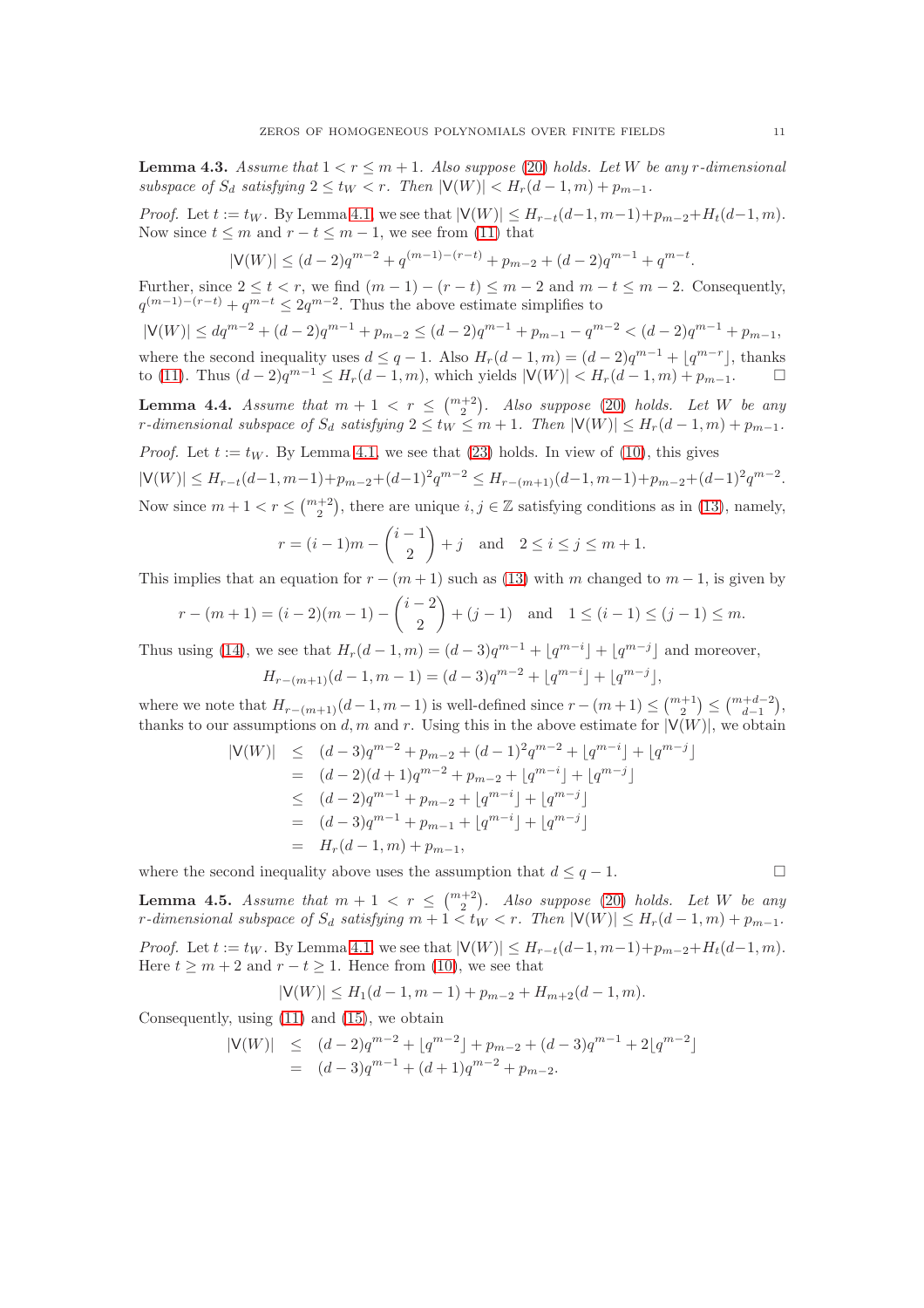Since  $d \leq q-1$ , this gives  $|V(W)| \leq (d-3)q^{m-1} + p_{m-1}$ , and so in view of [\(14\)](#page-5-2), we conclude that  $|V(W)| \leq H_r(d-1,m) + p_{m-1}$ .

It remains to prove [\(18\)](#page-7-1) when  $t_W = 0$  and also when  $t_W = 1$  and  $m + 1 < r \leq {m+2 \choose 2}$ . Here we need a slightly different technique.

<span id="page-11-1"></span>**Lemma 4.6.** Assume that  $1 < r \leq {m+2 \choose 2}$ . Also suppose [\(20\)](#page-9-1) holds. Let W be any r-dimensional subspace of  $S_d$  satisfying either (i)  $t_W = 0$  or (ii)  $t_W = 1$  and  $m + 1 < r \leq {m+2 \choose 2}$ . Then  $|V(W)| \leq H_r(d-1,m) + p_{m-1}.$ 

*Proof.* Let  $t := t_W$ . Given any hyperplane  $\mathcal{H}$  in  $\mathbb{P}^m$ , we have  $\mathcal{H} = V(L)$  for some  $0 \neq L \in S_1$ . Now  $t_W(L) := \dim(W \cap LS_{d-1}) \leq t$ , and hence in view of [\(20\)](#page-9-1) and [\(10\)](#page-5-4), we see that

$$
|\mathsf{V}(W) \cap \mathcal{H}| \leq e_{r-t_W(L)}(d-1,m-1) \leq H_{r-t_W(L)}(d-1,m-1) + p_{m-2} \leq H_{r-t}(d-1,m-1) + p_{m-2}.
$$

Since  $\mathcal H$  was an arbitrary hyperplane in  $\mathbb P^m$ , using Lemma [2.5,](#page-4-3) we obtain

$$
|\mathsf{V}(W)| \le q(H_{r-t}(d-1,m-1)+p_{m-2})+1 = qH_{r-t}(d-1,m-1)+p_{m-1}.
$$

Hence the desired result follows from parts (i) and (ii) of Proposition [2.8.](#page-6-4)  $\Box$ 

## 5. Completion of the Proof

In this section we combine the results of the previous sections to prove one of our main results.

**Context.** As before,  $d, m, r$  are fixed positive integers. As in Conjecture [1,](#page-7-0) we generally assume that  $1 < d < q$ . But the relevant assumptions are specified in the statement of the results.

# <span id="page-11-2"></span>**Lemma 5.1.** Assume that  $2 < d < q$  and  $1 \leq r \leq {m+2 \choose 2}$ . Then [\(18\)](#page-7-1) holds, that is,

 $|V(F_1, \ldots, F_r)| \leq H_r(d-1,m) + p_{m-1}$  for any linearly independent  $F_1, \ldots, F_r \in S_d$ .

*Proof.* We use induction on  $d + m$ . Note that since  $d \geq 3$  and  $m \geq 1$ , we have  $d + m \geq 4$  and if  $d + m = 4$ , then  $d = 3$  and  $m = 1$ , in which case [\(18\)](#page-7-1) clearly holds, thanks to [\(5\)](#page-1-2). Now assume that  $d+m > 4$  and that [\(18\)](#page-7-1) holds for smaller values of  $d+m$ . Since (18) follows from [\(5\)](#page-1-2) when  $m = 1$  and from Theorem [2.1](#page-3-1) when  $r = 1$ , we shall henceforth assume that  $m > 1$  and  $r > 1$ .

Let  $F_1, \ldots, F_r$  be any linearly independent polynomials in  $S_d$ . Two cases are possible.

**Case 1.**  $F_1, \ldots, F_r$  are not relatively prime, i.e., they have a nonconstant common factor. In this case, the hypothesis of Proposition [3.2](#page-7-3) is satisfied, thanks to the induction hypothesis. Thus from Propositions [3.2](#page-7-3) and [3.3,](#page-8-1) we see that [\(18\)](#page-7-1) holds.

**Case 2.**  $F_1, \ldots, F_r$  are relatively prime.

In this case,  $(20)$  is satisfied, thanks to the induction hypothesis. Further if we let W be the subspace of  $S_d$  spanned by  $F_1, \ldots, F_r$  and let  $t = t_W$ , then we have  $0 \le t < r$ . Hence from Lemmas [4.3,](#page-10-0) [4.4,](#page-10-1) and [4.5,](#page-10-2) we see that [\(18\)](#page-7-1) holds when  $t \geq 2$ , whereas from Lemmas [4.2,](#page-9-5) and [4.6,](#page-11-1) we see that [\(18\)](#page-7-1) holds when  $t \leq 1$ . This completes the proof.

The reverse inequality is easy to deduce from the Heijnen-Pellikaan Theorem.

<span id="page-11-3"></span>**Lemma 5.2.** Assume that  $1 < d \leq q$  and  $1 \leq r \leq {m+d-1 \choose d-1}$ . Then

$$
e_r(d,m) \ge H_r(d-1,m) + p_{m-1}.
$$

*Proof.* Note that  $1 \leq d-1 < q$  and hence by [\(3\)](#page-1-1), there exist linearly independent  $f_1, \ldots, f_r$  in  $T_{\leq d-1}$  such that  $|\mathsf{Z}(f_1,\ldots,f_r)| = H_r(d-1,m)$ . For  $1 \leq i \leq r$ , let  $F'_i := X_0^{d-1} f_i(X_1/X_0,\ldots,X_m/X_0)$ and let  $F_i := X_0 F'_i$ . It is easily seen that  $F_1, \ldots, F_r$  are linearly independent elements of  $S_d$  and that  $e_r(d, m) \geq |\mathsf{V}(F_1, \ldots, F_r)| = H_r(d-1, m) + p_{m-1}.$ 

<span id="page-11-0"></span>**Theorem 5.3.** Assume that  $1 < d < q$  and  $1 \le r \le {\binom{m+2}{2}}$ . Then  $e_r(d,m) = H_r(d-1,m)+p_{m-1}$ .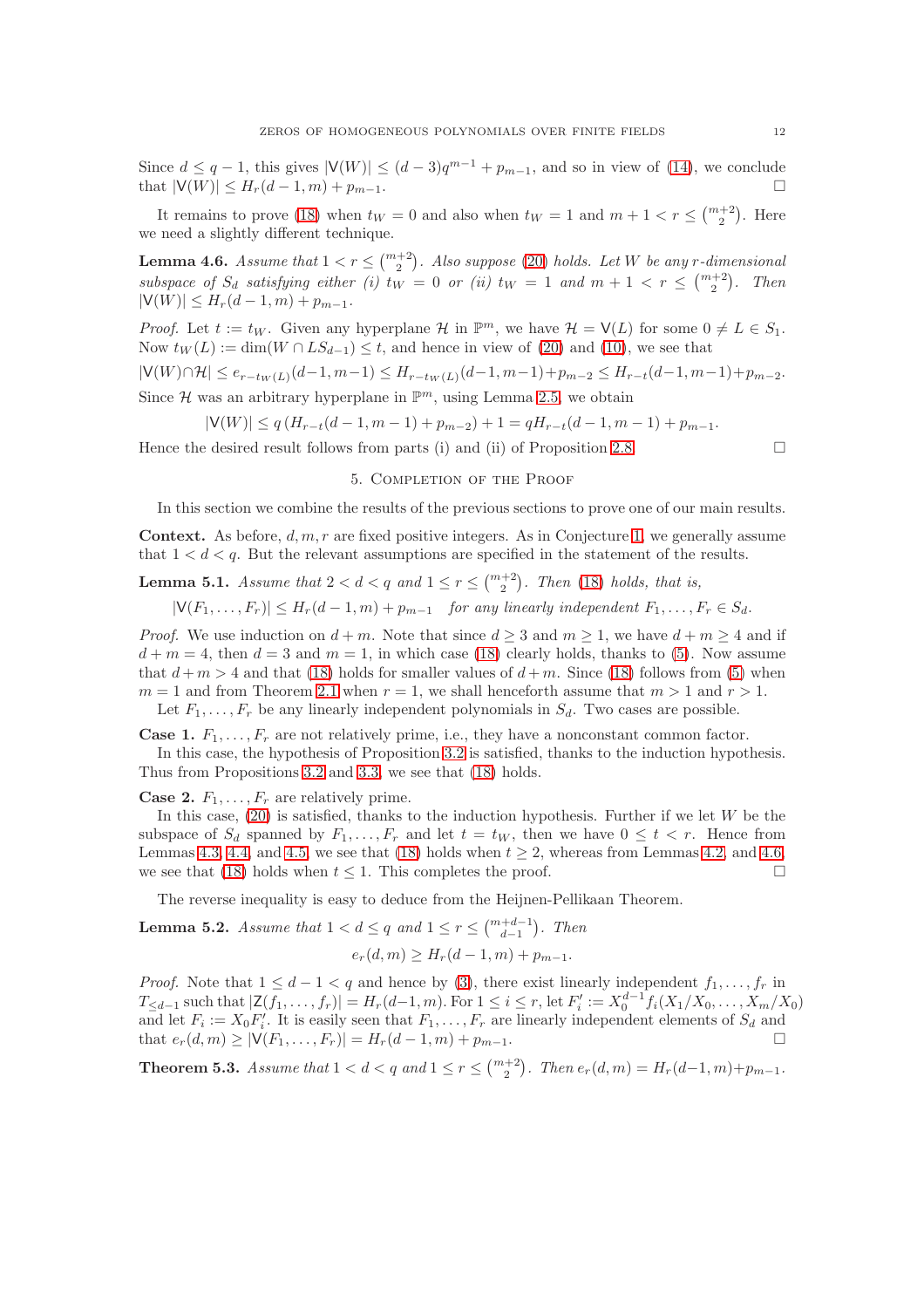*Proof.* If  $d = 2$ , then the desired result follows from Theorem [2.10](#page-6-0) as noted in the last paragraph of Section [2.](#page-2-1) If  $d > 2$ , then it is easily seen that  $\binom{m+2}{2} \leq \binom{m+d-1}{d-1}$ , and so in this case the desired result follows from Lemmas [5.1](#page-11-2) and [5.2.](#page-11-3)

6. THE CASE 
$$
d = q
$$

It may have been noted that several of the lemmas and propositions in previous sections are actually valid for  $d = q$ . Thus one may wonder if Conjecture [1](#page-7-0) actually holds for  $d = q$  as well. We will answer this here by showing that a straightforward analogue of Conjecture [1](#page-7-0) is not valid for  $d = q$ , in general. More precisely, we will determine  $e_r(q, m)$  for  $1 \le r \le m+1$  and show that

 $e_r(q,m) > H_r(q-1,m) + p_{m-1} = (q-2)q^{m-1} + q^{m-r} + p_{m-1}$  when  $q > 2$  and  $1 < r \leq m$ .

Note that the case  $d = q = 2$  is already covered by Theorem [2.10,](#page-6-0) and here  $e_r(q, m)$  behaves as in Conjecture [1.](#page-7-0) Likewise, when  $d = q$  and  $r = 1$ , thanks to Theorem [2.1.](#page-3-1)

<span id="page-12-1"></span>**Lemma 6.1.** Assume that  $1 \leq r \leq m$ . Then

$$
e_r(q,m) \ge q^m + p_{m-r-1}.
$$

*Proof.* For  $1 \leq i \leq r$ , consider  $F_i \in S_q$  defined by  $F_i := X_i^q - X_0^{q-1} X_i$ . Clearly,  $F_1, \ldots, F_r$  are linearly independent. Writing  $\mathcal{X} = \mathsf{V}(F_1, \ldots, F_r)$  and  $\mathcal{H} = \mathsf{V}(X_0)$ , we see that

 $|\mathcal{X} \cap \mathcal{H}| = |\mathsf{V}(X_0, X_1^q, \dots, X_r^q)| = |\{(a_0 : a_1 : \dots : a_m) \in \mathbb{P}^m : a_i = 0 \text{ for } 0 \le i \le r\}| = p_{m-r-1}$ and

$$
|\mathcal{X} \cap \mathcal{H}^c| = |\mathsf{Z}(X_1^q - X_1, \dots, X_m^q - X_m)| = q^m,
$$

where  $\mathcal{H}^c$  denotes the complement of  $\mathcal{H}$  in  $\mathbb{P}^m$ . Thus  $e_r(q,m) \geq |\mathcal{X}| = q^m + p_{m-r-1}$ .

We shall now show that the lower bound in Lemma [6.1](#page-12-1) is, in fact, the exact value of  $e_r(q, m)$ when  $q \geq 3$ . The technique used will be similar to that used in the proof of Theorem [5.3.](#page-11-0)

<span id="page-12-0"></span>**Theorem 6.2.** Assume that  $q \geq 3$  and  $1 \leq r \leq m$ . Then

<span id="page-12-2"></span>
$$
e_r(q,m) = q^m + p_{m-r-1}.
$$

Proof. In view of Lemma [6.1,](#page-12-1) it suffices to show that

(24) 
$$
e_r(q,m) \le q^m + p_{m-r-1}
$$
 for  $1 \le r \le m$ .

We will prove this using induction on m. If  $m = 1$ , then [\(24\)](#page-12-2) is an immediate consequence of [\(5\)](#page-1-2). Now assume that  $m > 1$  and that [\(24\)](#page-12-2) holds for smaller values of m. Let  $F_1, \ldots, F_r \in S_d$  be any linearly independent polynomials, spanning a linear space W. We write  $t = t<sub>W</sub>$  and without loss of generality, we may assume that  $t_W = t_W(X_0)$  and also that  $X_0 | F_i$  for  $1 \leq i \leq t$ . We shall write  $\mathcal{X} = \mathsf{V}(F_1, \ldots, F_r)$  and  $\mathcal{H} = \mathsf{V}(X_0)$ , and divide the proof into two cases as follows.

Case 1:  $t = 0$ .

Here, using the induction hypothesis and the definition of  $t$ , we see that

 $|\mathcal{X} \cap \mathcal{H}'| \leq q^{m-1} + p_{(m-1)-r-1}$  for every hyperplane  $\mathcal{H}'$  in  $\mathbb{P}^m$  defined over  $\mathbb{F}_q$ . Hence from Lemma [2.5,](#page-4-3) we obtain [\(24\)](#page-12-2).

Case 2:  $1 \leq t \leq r$ .

In this case using the induction hypothesis, we obtain

$$
|\mathcal{X} \cap \mathcal{H}| \le q^{m-1} + p_{(m-1)-(r-t)-1}
$$

and since  $t \le r \le m$  and  $2 \le (q - 1) < q$ , from [\(3\)](#page-1-1) and [\(11\)](#page-5-3), we obtain

$$
|\mathcal{X} \cap \mathcal{H}^c| \le |\mathsf{Z}(f_1, \dots, f_t)| \le H_t(q-1, m) = (q-2)q^{m-1} + q^{m-t},
$$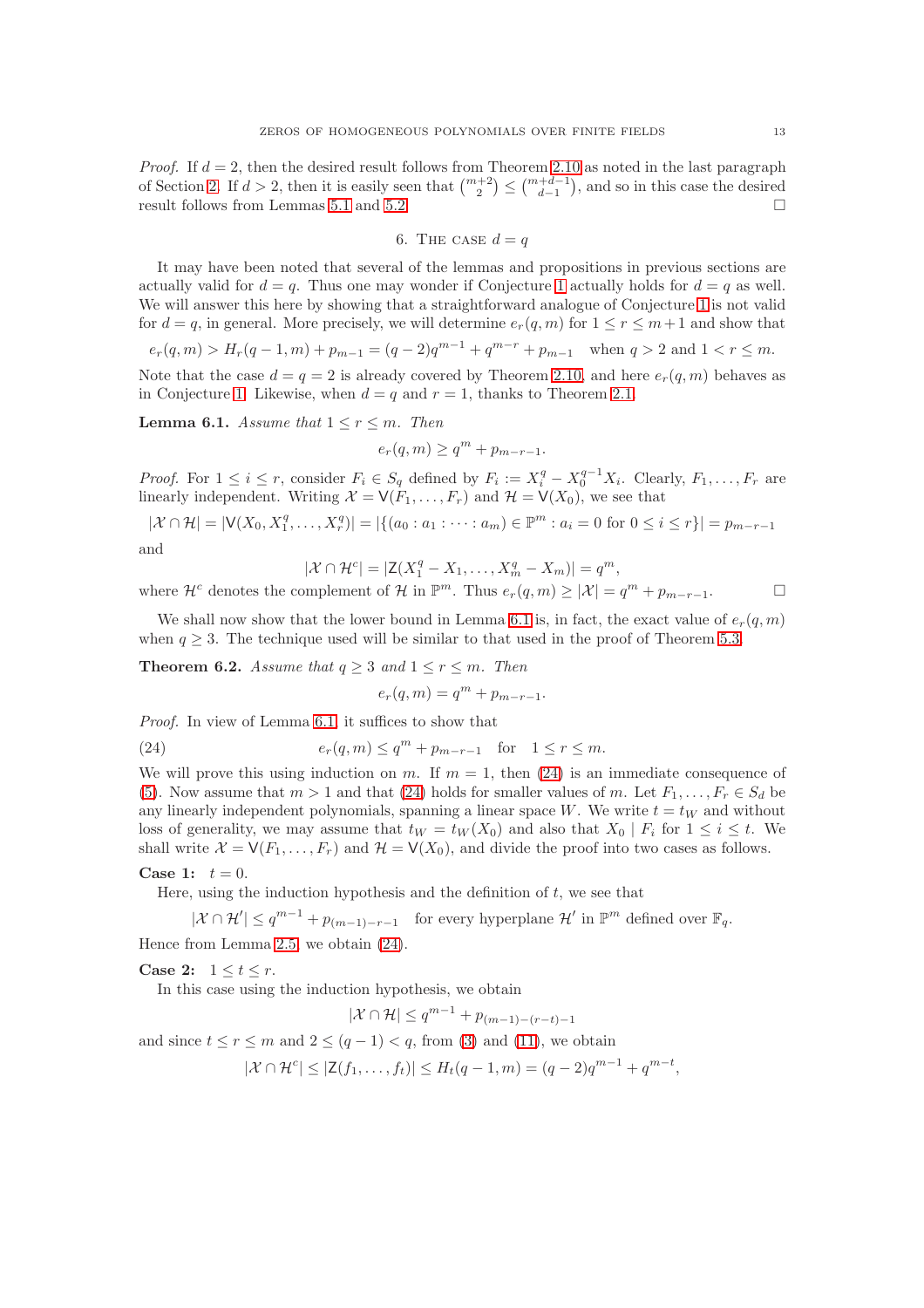where  $\mathcal{H}^c$  denote the complement of  $\mathcal{H} = \mathsf{V}(X_0)$  in  $\mathbb{P}^m$ . Therefore we have

$$
|\mathcal{X}| \le p_{m-r+t-2} + (q-1)q^{m-1} + q^{m-t} = q^m + p_{m-r-1} + R,
$$

where

$$
R = p_{m-r+t-2} - p_{m-r-1} - q^{m-1} + q^{m-t} = \frac{(q^{t-1} - 1) (q^{m-r} - q^{m-t+1} + q^{m-t})}{(q-1)} \le 0,
$$

where the last inequality follows since  $m - r \le m - t$  and  $q > 2$ . This proves [\(24\)](#page-12-2).

A special case of Theorem [6.2](#page-12-0) is that if  $q > 2$ , then  $e_1(q, m) = q^m + p_{m-2}$ , and from [\(11\)](#page-5-3), we see that this equals  $H_1(q-1,m) + p_{m-1}$ . However, when  $q > 2$  and  $1 < r \leq m$ , by substituting  $p_{m-r-1} = (q^{m-r}-1)/(q-1)$  and  $p_{m-1} = (q^m-1)/(q-1)$ , an elementary calculation shows that

$$
(qm + pm-r-1) - (q - 2)qm-1 - qm-r - pm-1 = \frac{(q - 2) (qm-1 - qm-r)}{(q - 1)} > 0,
$$

and so  $e_r(q, m) > H_r(q-1, m) + p_{m-1}$ . Thus, Conjecture [1](#page-7-0) does not hold for  $d = q$  in general. Perhaps somewhat surprisingly, it turns out that Conjecture [1](#page-7-0) is valid when  $r = m + 1$  and  $d = q$ . The proof follows a very similar pattern as in Theorem [6.2](#page-12-0)

<span id="page-13-0"></span>**Theorem 6.3.** Assume that  $q > 3$ . Then

$$
e_{m+1}(q,m) = (q-1)q^{m-1} + p_{m-2}.
$$

*Proof.* We will show using induction on m that  $e_{m+1}(q, m) \leq (q-1)q^{m-1} + p_{m-2}$ . When  $m = 1$ , this follows from [\(5\)](#page-1-2). Assume that  $m > 1$  and that the inequality holds for smaller values of m. Let  $F_1, \ldots, F_{m+1}$  be any linearly independent polynomials in  $S_q$ , and let W be the linear space spanned by them. Write  $t = tw$  and assume without loss of generality that  $t = tw(X_0)$  and also that  $X_0 \mid F_i$  for  $1 \leq i \leq t$ . We shall write  $\mathcal{X} = \mathsf{V}(F_1, \ldots, F_r)$  and  $\mathcal{H} = \mathsf{V}(X_0)$ , and divide the proof into two cases as follows.

**Case 1:**  $t = 0$  or  $t = 1$ .

Using the induction hypothesis, we obtain for any hyperplane  $\mathcal{H}'$  in  $\mathbb{P}^m$  defined over  $\mathbb{F}_q$ ,

$$
|\mathcal{X} \cap \mathcal{H}'| \leq |\mathsf{V}(F_2, \ldots, F_{m+1}) \cap \mathcal{H}'| \leq (q-1)q^{m-2} + p_{(m-1)-2}.
$$

Hence using Lemma [2.5](#page-4-3) we obtain  $|\mathcal{X}| \leq (q-1)q^{m-1} + p_{m-2}$ .

**Case 2:**  $2 \le t \le m + 1$ .

Here, we can apply Theorem [6.2](#page-12-0) and it gives

$$
|\mathcal{X} \cap \mathcal{H}| \le q^{m-1} + p_{(m-1)-(m+1-t)-1} = q^{m-1} + p_{t-3}.
$$

Moreover, using [\(3\)](#page-1-1) and [\(11\)](#page-5-3), we obtain

$$
|\mathcal{X} \cap \mathcal{H}^c| \le |\mathsf{Z}(f_1, \dots, f_t)| \le H_t(q-1, m) = (q-2)q^{m-1} + \lfloor q^{m-t} \rfloor,
$$

where  $f_i \in T_{\leq m}$  is obtained by putting  $X_0 = 1$  in  $F_i$  for  $1 \leq i \leq t$  and  $\mathcal{H}^c = \mathbb{P}^m \setminus \mathcal{H}$ . Hence

$$
|\mathcal{X}| \le q^{m-1} + p_{t-3} + (q-2)q^{m-1} + \lfloor q^{m-t} \rfloor = (q-1)q^{m-1} + p_{t-3} + \lfloor q^{m-t} \rfloor.
$$

Since  $2 \le t \le m+1$ , this implies  $|\mathcal{X}| \le (q-1)q^{m-1} + p_{m-2}$ .

It follows that  $e_{m+1}(q,m) \leq (q-1)q^{m-1} + p_{m-2}$ . The reverse inequality follows from Lemma [5.2.](#page-11-3) This completes the proof.

It is thus seen that the formulas for  $e_r(q, m)$  obtained in this section for  $1 \leq r \leq m+1$  are of a different kind than those for  $e_r(d, m)$  when  $d < q$ . The general pattern for  $e_r(q, m)$  for  $1 \leq r \leq {m+q \choose q}$  does not seem clear, even conjecturally. At any rate, it remains an interesting open problem to determine  $e_r(d, m)$  for all the remaining values of r and m when  $1 < d < q$  and also when  $d = q$ .